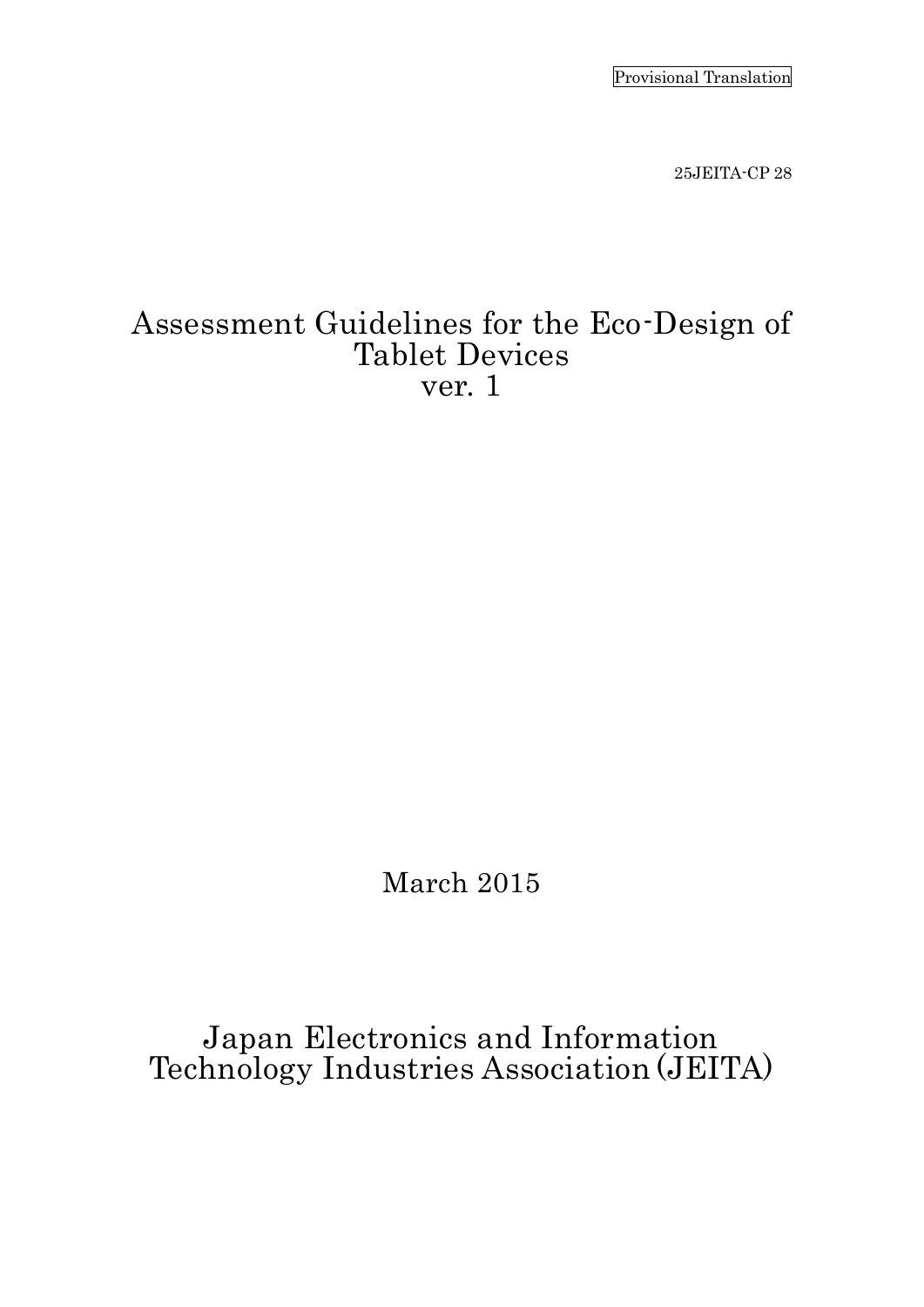# Table of Contents

# Introduction

| 1.               |                                                                         |  |  |  |  |  |
|------------------|-------------------------------------------------------------------------|--|--|--|--|--|
| 2.               |                                                                         |  |  |  |  |  |
| 3.               |                                                                         |  |  |  |  |  |
| $\overline{4}$ . |                                                                         |  |  |  |  |  |
|                  | 4.1<br>4.2                                                              |  |  |  |  |  |
|                  | 4.3                                                                     |  |  |  |  |  |
|                  | 4.4                                                                     |  |  |  |  |  |
|                  | 4.5                                                                     |  |  |  |  |  |
|                  | 4.6                                                                     |  |  |  |  |  |
|                  | 4.7                                                                     |  |  |  |  |  |
|                  | Assessment based on LCA (Assessment of environmental impacts) 20<br>4.8 |  |  |  |  |  |
|                  | 4.9                                                                     |  |  |  |  |  |
|                  |                                                                         |  |  |  |  |  |
| 5.1              |                                                                         |  |  |  |  |  |
|                  | ${\bf Assessment \ procedures \ }24$<br>5.2                             |  |  |  |  |  |
|                  | 5.3                                                                     |  |  |  |  |  |
|                  |                                                                         |  |  |  |  |  |
|                  |                                                                         |  |  |  |  |  |
|                  |                                                                         |  |  |  |  |  |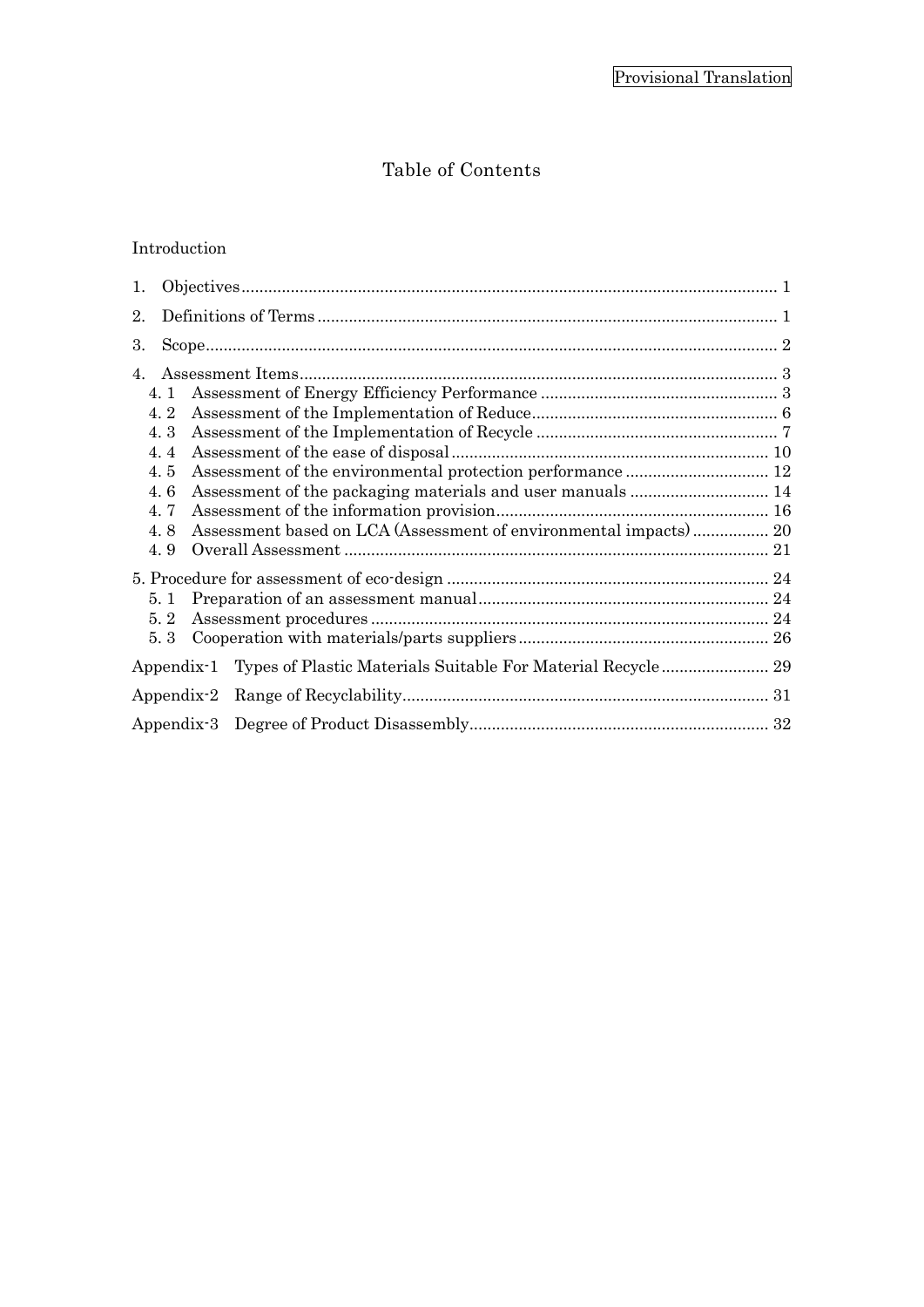#### Introduction

In recent years, the needs of environmental conservation and reduction of environmental load have been highlighted in order to achieve "sustainable development" of human beings. In this light, efficient use of resources and energy as well as proper disposal of wastes have become key challenges for manufactures.

Specifically, manufactures were not only required to make their business sites environmental friendly, but also to develop end products with enhanced safety and minimal environmental impacts considering the "environmental load throughout the entire life-cycle" from material procurement, manufacture, use, to disposal of such products.

The principals of the Basic Environment Law in Japan aim the "creation of a society that ensures sustainable development with reduced environmental load." More specifically, the Basic Act on Establishing a Sound Material-Cycle Society, Japan aims to achieve a society that minimizes natural resource consumption and reduces adverse impacts to environment by reducing waste generation from products, moreover reusing, recycling and properly disposing used products. Promotion of three Rs concept, that is the abbreviation for Reduce, Reuse, and Recycle, shall be the fundamentals for product development and technological advancement in the future. In particular, in the design and manufacture of personal computers (hereinafter referred to as "PCs"), it has been expected to develop and employ highly advanced technologies that allow the minimum loads to global environment because PCs are evolving in an accelerated speed.

Although JEITA published the Assessment Guidelines for the Eco-Design of Personal Computer Products (ver. 1.1) in January 2009, currently an updated version was introduced due to the rapid prevalence of tablet devices, which significantly differ from PCs in terms of component formation, device structures, and applicable regulations. These Guidelines aim to help manufactures to voluntary assess their tablet devices from the perspective of environmental consciousness.

These Guidelines illustrate environmental assessment items and methods necessary to deliver high-performance and safe-to-use tablet devices to the society as "environmentally conscious products," which allow for low energy consumption, resource conservation, and 3Rs after use of such products.

> Japan Electronics and Information Technology Industries Association (JEITA) CE Board Tablet Committee Tablet Environment Committee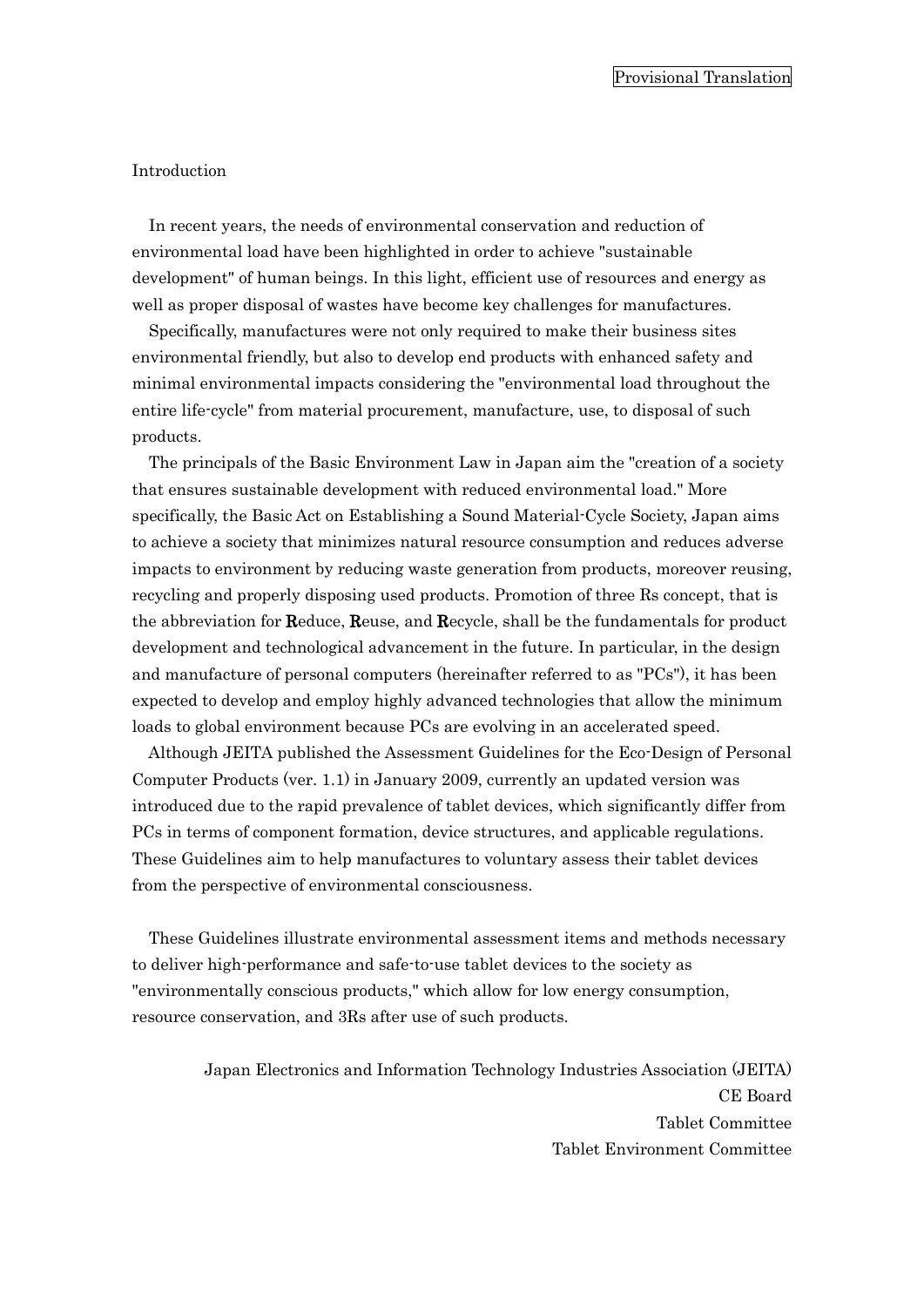# <span id="page-3-0"></span>1. Objectives

These Guidelines aim to help manufacturers to assess their tablet devices in order to achieve "design that allows to reduce the environmental load of their products throughout their entire life-cycle" by presenting assessment items and methods.

#### [Commentary]

These Guidelines provide the fundamentals for the assessment of tablet devices in a way that they have the highest technical standards at the time of development/design, by implementing measures to reduce the environmental impacts in a manner that it never disturbs technological advancement and safety measures for these products.

From the perspective of Total Quality Control (TQC), these Guidelines help manufactures to pursue product safety and reduction of environmental impacts as far as possible in the product design by predicting how their products will be handled through their lifetime (from manufacture, use to disposal) based on the concept of "the next process is our customer."

Particularly, in efforts to facilitate disassembly and recycle of used or unneeded products and parts (hereinafter referred to as "used products"), sometimes there are trade-offs between such environmentally conscious design and product safety or measures for product liability (PL). Additionally, for products that may raise some safety or sanitary concerns when being crushed, disassembled, or separated, or that contain substances having harmful effects for environment, it may be necessary to develop alternative technologies and/or to properly inform businesses disposing these products about such concerns, even if these products are safe at the component level.

# <span id="page-3-1"></span>2. Definitions of Terms

The terms used in these Guidelines shall have the following meaning.

1. Assessment (Preliminary evaluation of Eco-Design):

It means an assessment implemented by a tablet device manufacturer in the product design phase with the aims to achieve energy conservation during use, to ensure ease and safety during disassembly, segregation, recycle and disposal of the used product, and to reduce the environmental impacts of the product throughout the entire life-cycle.

#### 2. Disposal:

It means collection, transportation, disassembly, segregation, crushing, storage, recover, recycle, and incineration, etc.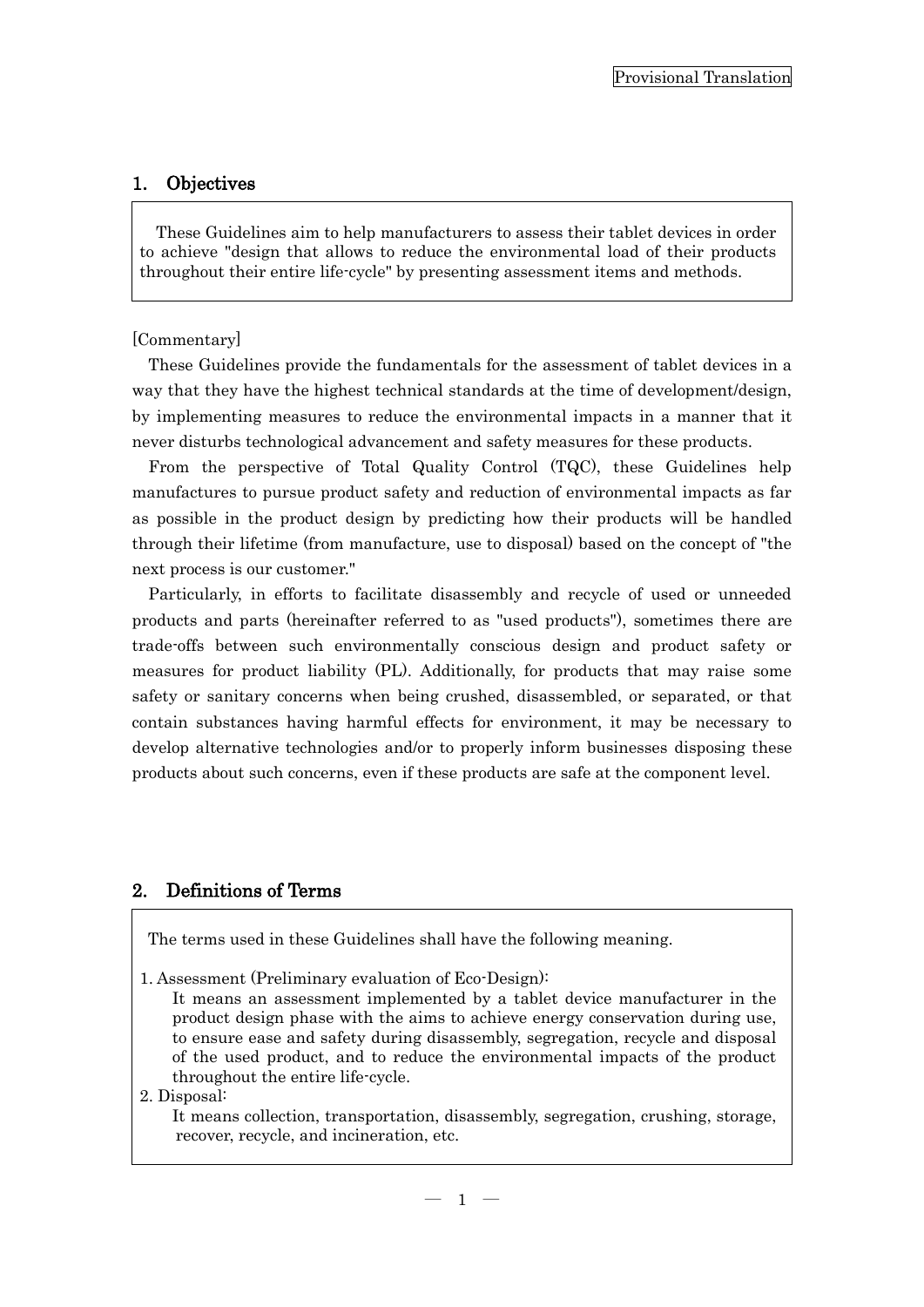### 3. Reduce:

It means efficient use of raw materials by reducing raw materials used for Products and the Like (as defined below), employing recycled materials, and diminishing the generation of discarded products through enhancing the product lifetime.

4. Recycle:

It means the utilization of materials and/or parts that have been separated or segregated from used products during the disposal as raw materials of new products.

5. Product and the Like:

It means a product itself and associated user manuals and accessories.

6. Conventional Product :

It means manufactures' or competitors' existing product that provides equivalent performance and applications to the newly-designed product, and that can be used as a comparison standard for newly-designed product on their environmental impacts (e.g. electricity consumption per performance, product weight, etc.)

7. Chemical Substance with Environmental Impacts:

It means a chemical substance used for products and the like that has potentials to impose severe impacts on human health and safety, and/or to cause air, water or soil pollution during the intermediate treatment or final disposal after use.

# <span id="page-4-0"></span>3. Scope

These Guidelines are applied to newly-designed tablet devices.

[Commentary]

Application of these Guidelines to prototype models or products developed for a limited number of companies is up to individual manufacturer's decision. When procuring or importing OEM products from overseas manufacturers, or developing and manufacturing products designed for Japanese market in abroad and reimporting them, it is desired that the principals of these Guidelines are reflected on these products as extensively as possible.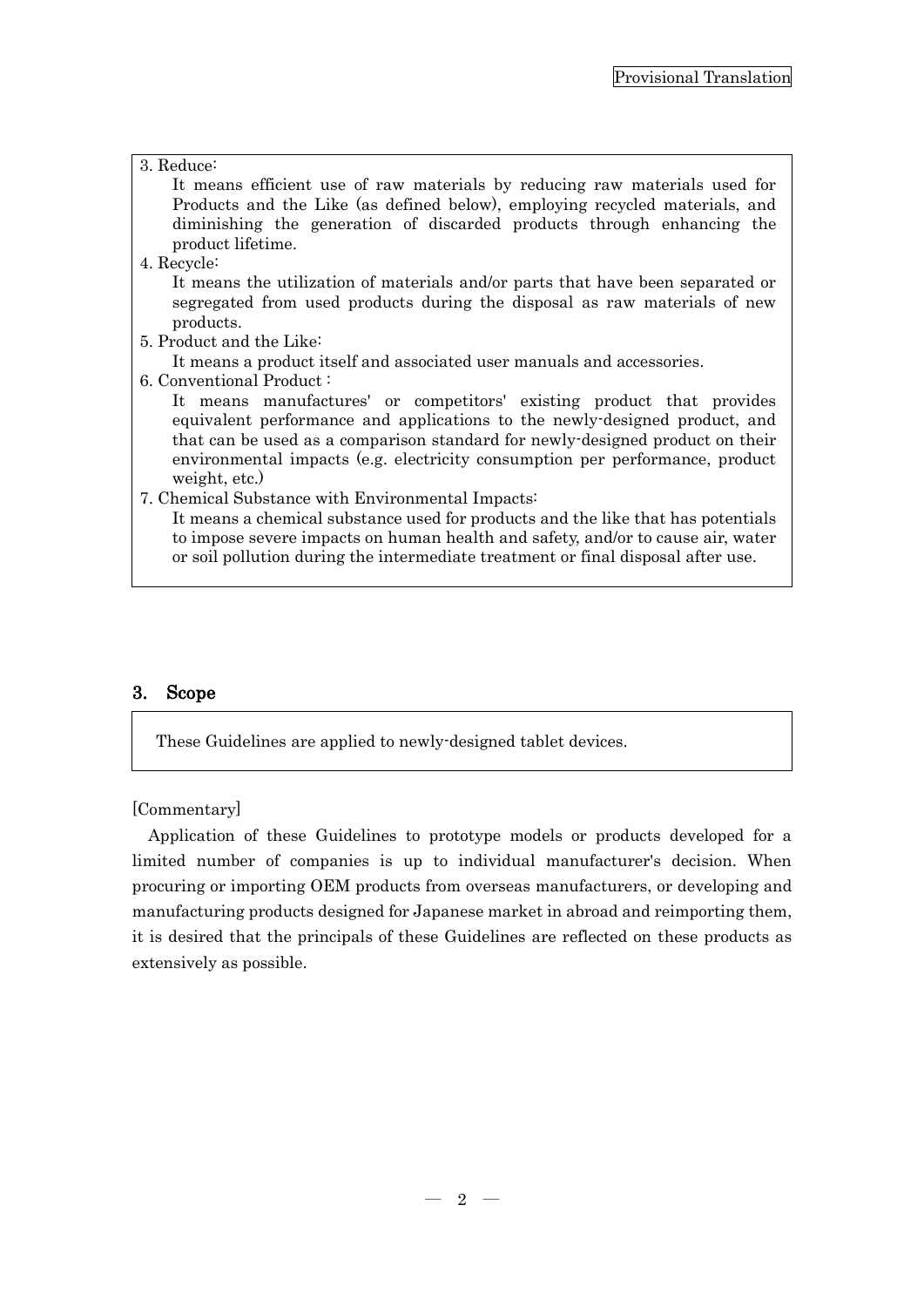# <span id="page-5-0"></span>4. Assessment Items

These Guidelines provide example assessment items and standards needed in product design that helps not only to reduce energy consumption of products but also to promote utilization of used products as recycled materials and reuse of used parts, to reduce the waste generated from used products, and to facilitate disposal of such waste.

Referring to such examples, manufacturers shall establish appropriate assessment items and standards based on the characteristics of their products, and conduct assessments by each of the established assessment item.

# [Commentary]

These Guidelines provide the fundamentals of assessment to be implemented, for each assessment item. So in actual assessment by manufacturers, it is desired to establish more specific assessment procedures considering the product characteristics, functions, performances and environmental goals of the manufacturer.

Alongside the development of the Internet, tablet devices have been increasingly used everywhere from businesses, organizations, to households, due to the reduction in size and price, as well as the advanced performance.

Therefore, the product liability that manufacturers take on reduction of energy consumption and handling of used products has been increased.

Designing products with low power consumption and enhanced ease of disassembly and recycle in the design and development phase can be effective to prevent global warming and future waste-related problems, as well as to reduce disposal cost.

# <span id="page-5-1"></span>4. 1 Assessment of Energy Efficiency Performance

# <Assessment Items and Standards>

1. Energy efficient design

- (1) Does the product meet the energy efficiency standards stipulated in regulations or non-mandatory agreements?
- (2) Have components with low power consumption and power-supply unit with high efficiency been developed or employed?
- (3) Has the energy consumption during operation or standby been decreased?
- (4) Has the energy efficiency of power-supply unit been increased?
- (5) Does the product have an energy saving mode?

2. Labelling energy efficiency performance

- (1) Does the product meet the labelling requirements on energy efficiency stipulated in non-mandatory agreements?
- (2) Does the label present information on energy saving mode?

《Assessment Methods》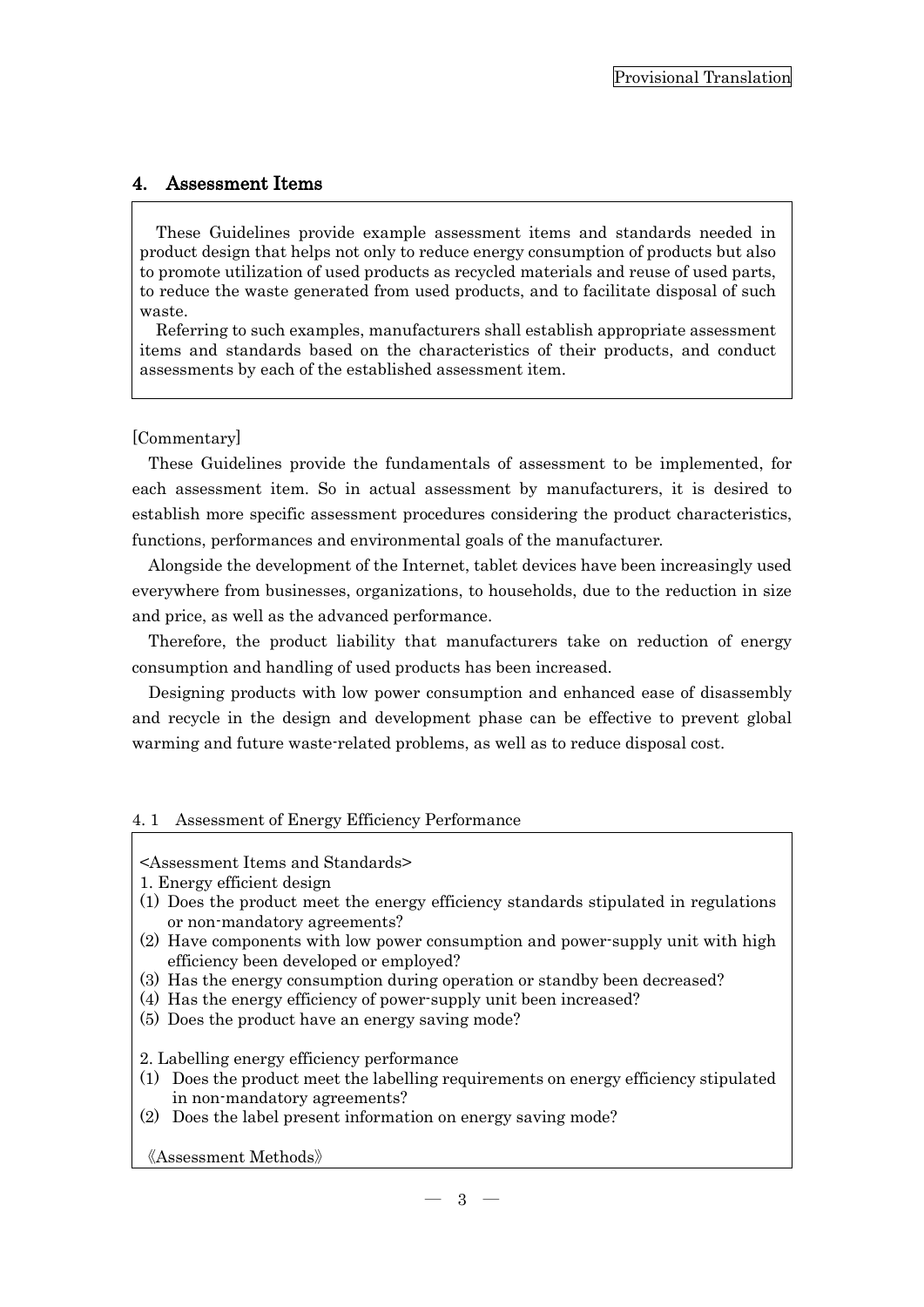- 1. Status of achievement of the energy efficiency standard of the International ENERGY STAR Program which is in effect at the time of the assessment
- 2. Status of achievement of energy efficiency standards of power-supply unit
- 3. Comparison of the status of achievement of energy efficiency standards and the energy efficiency of power supply unit, etc. between the newly developed product and the manufacturer's own conventional product(s) or an existing product(s) sold in the market.
- 4. Status of information provided on the product's energy consumption and efficiency on product catalogue, user manual documents, and websites, etc.

### [Commentary]

1. Laws, Regulations, and Non-mandatory Agreements on Energy Efficiency

Summaries of energy efficiency standards applied to information processing devices stipulated in Japanese laws and regulations as well as internationally-operated non-mandatory agreements shall be provided.

During product assessment, the latest version of applicable laws, regulations, and non-mandatory agreements on standards shall be referred to (relevant websites' URLs are provided below).

### (1) International ENERGY STAR Program

The International ENERGY STAR Program established by the United States Environmental Protection Agency (EPA) is currently implemented in seven countries and regions in the world as an international energy efficiency scheme for office equipment.

This Program establishes standards for each product category on energy consumption for the idle mode, sleep mode and the Typical Electricity Consumption (TEC energy consumption) in a way that products in the top 25% energy efficiency are certified. Successfully certified products are eligible to bear International ENERGY STAR logo.

In Japan, the Ministry of Economy, Trade and Industry (METI) has established the operating specifications for this Program and operates it. The covered products include "Computers (PCs [including tablet devices], workstations, etc.)," "Monitors," and "Imaging Equipment (Printers, Scanners, etc.)".

Operating specifications of the energy efficiency standards for each covered product are available on the website of the Energy Conservation Center, Japan (ECCJ). So the status of achievement shall be judged referring to these standards and measurement methods, which are effective at the time of implementation of the product assessment.

[Website of ECCJ providing information on the operating specification of ENERGY STAR]

(2) Energy efficiency of power-supply units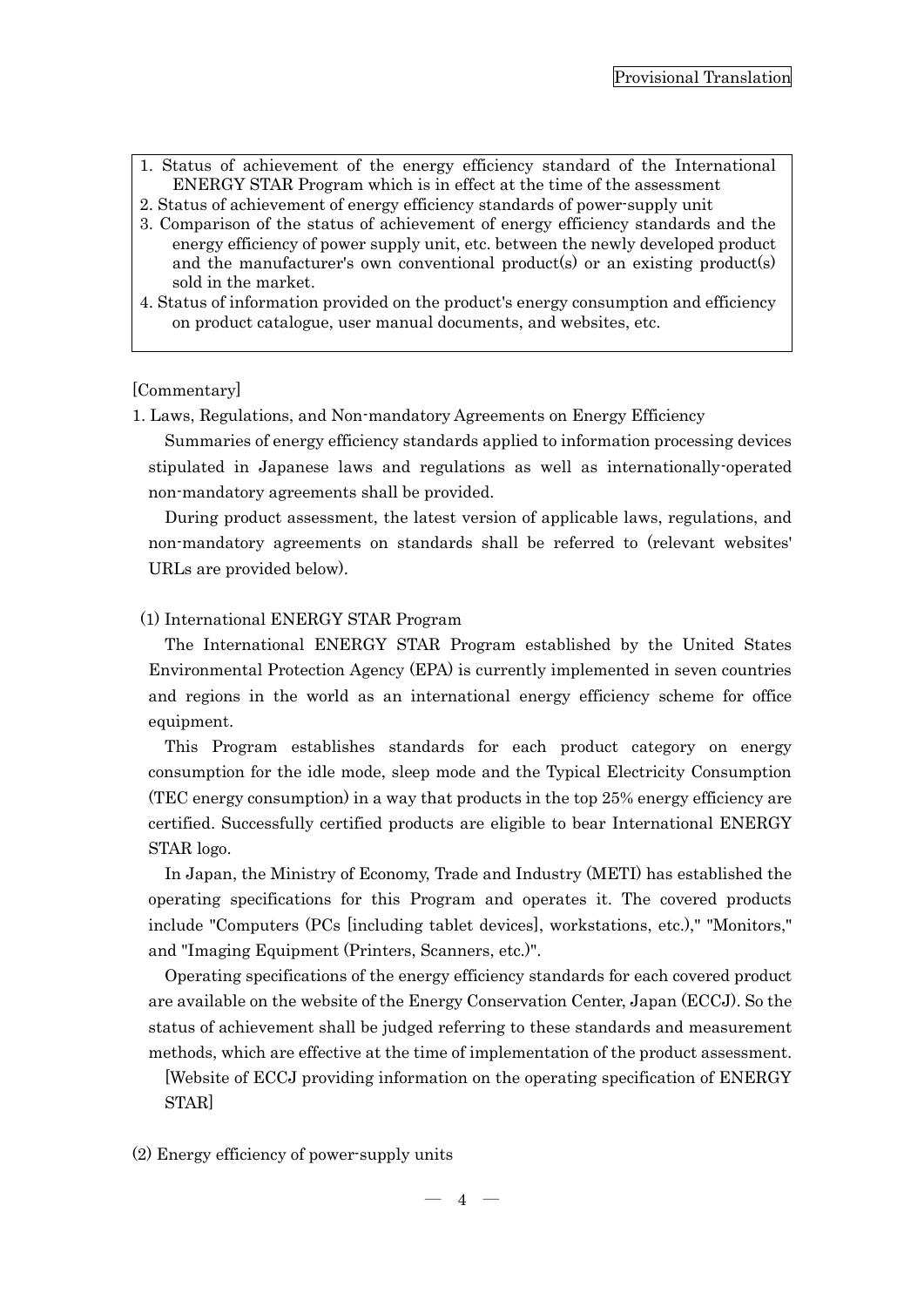As regards to power-supply units used for information equipment, in addition to the voluntary regulations under the International ENERGY STAR Program, there are laws that set standards for the energy efficiency of external power-supply units (EPS) in the United States, State of California, and Australia, and others.

In particular, the International ENERGY STAR Program stipulates the energy efficiency at certain rated output for power-supply units (external/internal power-supply units) as the certification standards for computer products.

Products covered by the International ENERGY STAR Program and those intended to be sold overseas with external power-supply units, the status of achievement shall be judged referring to the energy efficiency standards for power-supply units, which are valid at the time of implementation of the product assessment

[Website of EPA]

<http://www.energystar.gov/>

[EPA's PRODUCT Website]

[http://www.energystar.gov/index.cfm?fuseaction=find\\_a\\_product](http://www.energystar.gov/index.cfm?fuseaction=find_a_product)

[Website of the Energy Conservation Center, Japan (ECCJ) for businesses] <http://www.energystar.jp/prod/index.html>

[State of California: Appliance Efficiency Regulations] <http://www.energy.ca.gov/appliances/>

(3) Energy efficiency standards in environmental labelling scheme in the world

Many countries have certification standards for PC products voluntary environmental labelling schemes that include status of achievement of the International ENERGY STAR Program or standard energy consumption during idle mode, sleep mode, off, etc.

These environmental labelling schemes are implemented in conformity with the international standard ISO 14024 (Type I environmental labelling). For this purpose, JIS Q 14024 has been established in Japan.

The following is a list of URLs of major environmental labelling schemes and standards. Products that intend to bear environmental labels should evaluate the conformity with the relevant energy efficiency standards.

・European Union's Eco-label:

[http://ec.europa.eu/environment/ecolabel/index\\_en.htm](http://ec.europa.eu/environment/ecolabel/index_en.htm)

- · German Blue Angel: <http://www.blauer-engel.de/en/index.php>
- ・Nordic countries' Nordic Swan: <http://www.svanen.nu/Eng/> (Swedish, English)
- ・Swedish TCO: <http://www.tcodevelopment.com/>
- ・Japan's Eco Mark:<http://www.ecomark.jp/>

[Ministry of the Environment (Japan)'s web site providing data about various environmental labels]

<http://www.env.go.jp/policy/hozen/green/ecolabel/f01.html>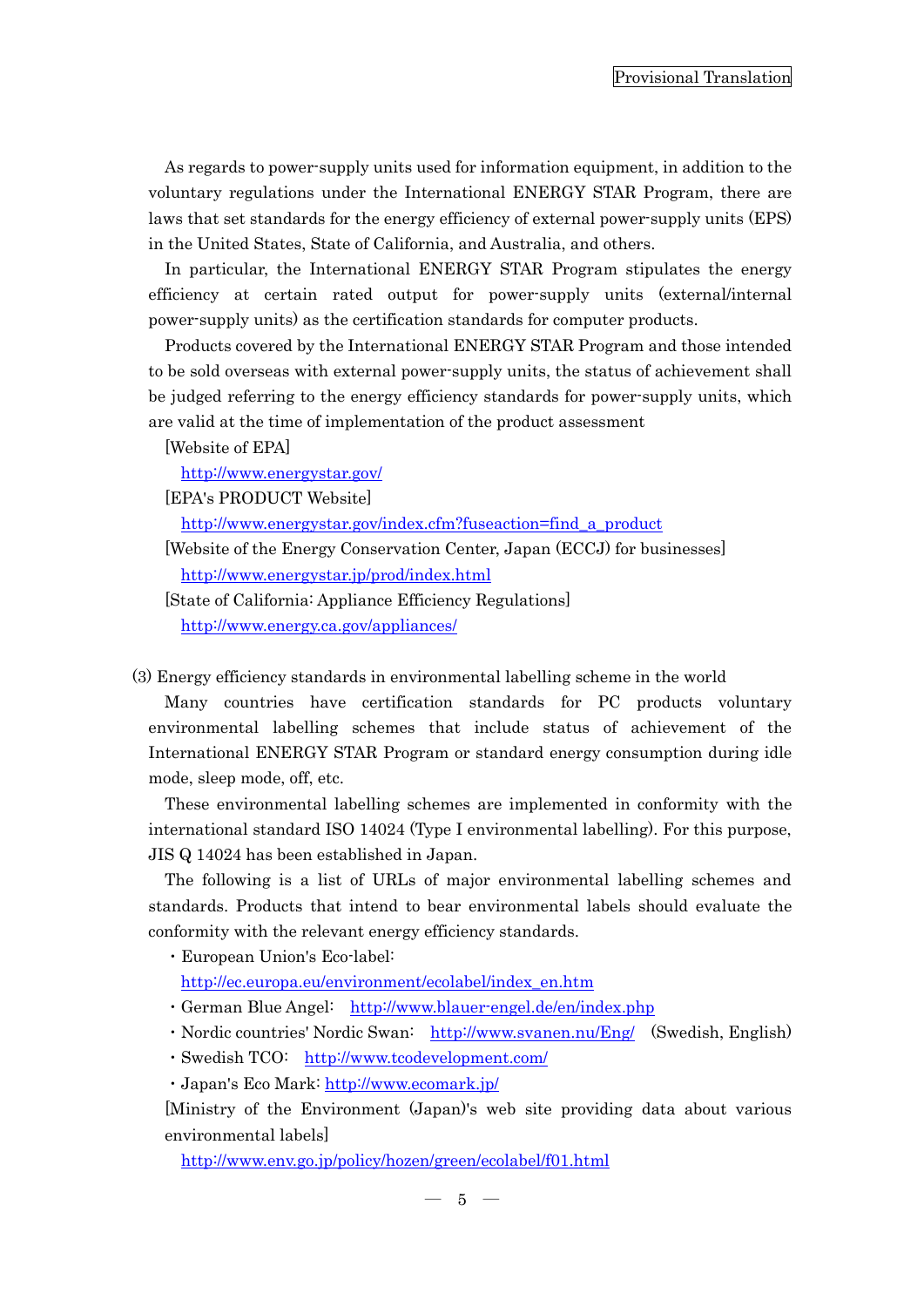# <span id="page-8-0"></span>4. 2 Assessment of the Implementation of Reduce

# <Assessment Items and Standards>

- 1. Resource saving in products
- (1) Does the product have reduced weight?
- (2) Does the product employ reused or recycled materials?
- (3) Has employment of plant-based (bio) plastic been examined?

2. Enhancement of the lifetime of the product

- (1) Has the product's performance in repair/maintenance increased?
	- ・Structure allowing for easy repair/maintenance
	- ・Information for repair/maintenance businesses
- (2) Has the product's durability increased?
	- ・Use of parts with enhanced lifetime

《Assessment Methods》

- 1. Comparison of the weight per performance between the product and a conventional product(s)
- 2. Comparison of the volume (percentage) of recycled materials between the product and a conventional product(s)
- 3. Comparison of the time required for disassembly prior to repair/maintenance work between the product and a conventional product(s)

# [Commentary]

Generally, reduction of raw materials used for a product is achieved by employing lighter materials, making product walls thinner, changing product structures, and others. Through such measures, the product size and weight are reduced as much as possible while keeping the original performance. From the perspective of resource efficiency, enhancement of product lifetime may also lead to achievement of resource-saving products. It should be noted that some products have achieved increased resource efficiency but they cannot be used as recycled materials. There is a need for products that have structures made of parts and materials that are easily available for recycle. In recent years, bioplastic have received much attention in the light of saving exhaustible resources, which are raw materials of petroleum-based plastic. However, the environmental impacts of bioplastic have not been fully studied yet. So when employing it for products and the like, it is necessary to consider its environmental loads generated at the time of manufacture and disposal.

For specific assessment items, the following shall be considered.

- 1. Assessment based on the comparison of resource efficiency
	- ・Assess the reduction in product weight by comparing the weight per performance
	- ・Assess the increase in the percentage (by weight) of recycled material (recycled plastic etc.)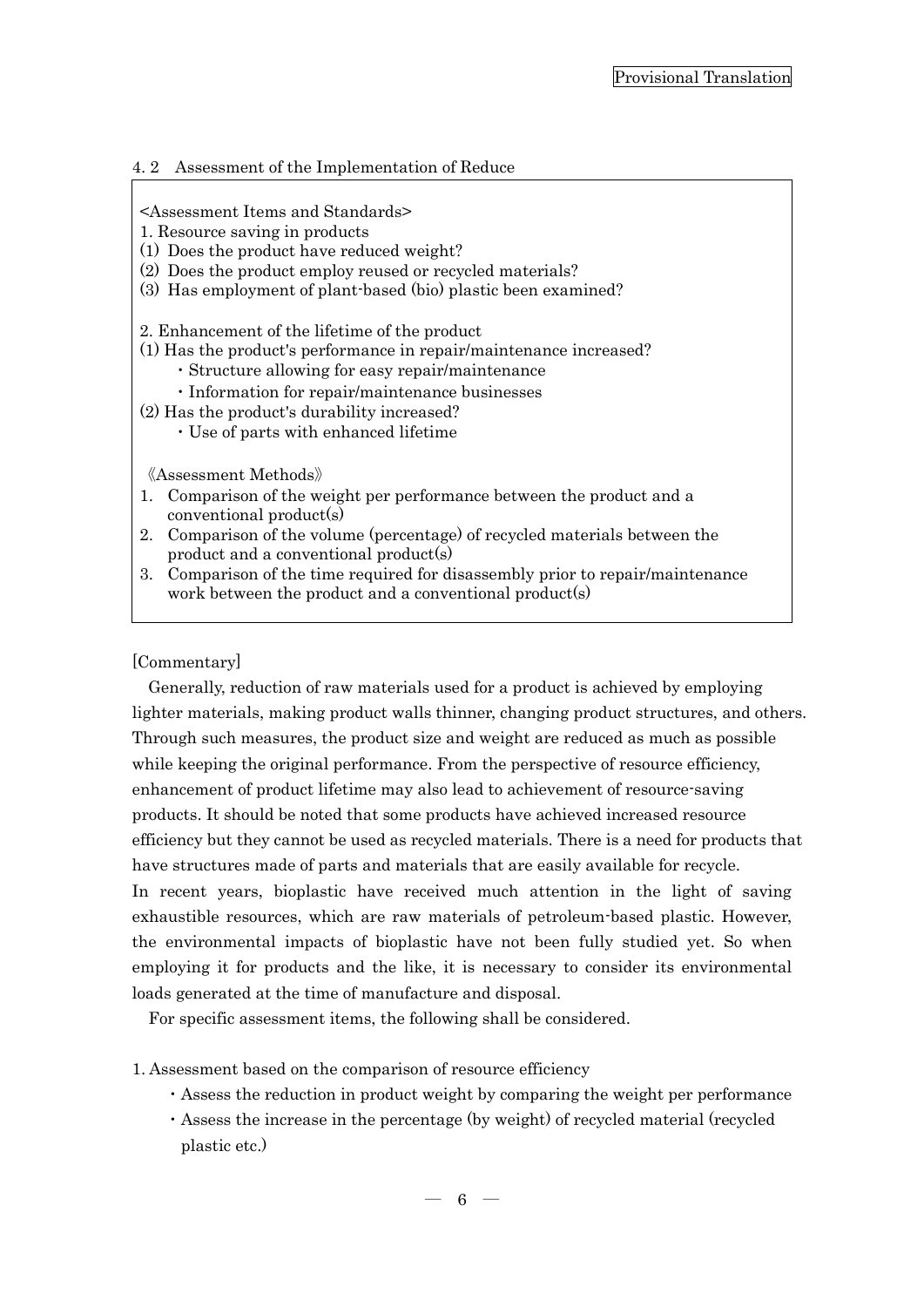- 2. Assessment of enhanced product's lifetime
	- ・Assess the product structure's ease of maintenance and repair, supplies or failed parts replacement, and tool usage. Comprehensively, assess the time necessary for disassembly prior to maintenance and repair work.
	- ・Assess preparedness of documents describing the disassembly process and maintenance/repair methods because in order to shorten the time for disassembly, it is needed to provide such information for (educate) workers.

### <span id="page-9-0"></span>4. 3 Assessment of the Implementation of Recycle

<Assessment Items and Standards>

- 1. Selection of recyclable material and/or parts
- (1) Does the product have recyclable material and/or parts?
	- · Kinds and weight of parts containing precious materials (made of precious or rare metals)
	- Kinds and weight of commonly-used metals such as steel, copper, and aluminium
	- · Kinds and weight of plastic materials that are suitable for material recycle (thermoplastic)
- (2) Does the product have composite materials? Or has the product received treatment that interferes with recycle?
	- Reduction of composite material and parts made of different type materials (e.g. metal and plastic)
	- · Avoidance of metal plating, paint, and plastic coating agents made from materials different from main component
- 2. Structure in which disassembly and separation can be easily performed
- (1) Is the product easily disassembled and separated into materials/parts to be recycled and others?
	- · Ease of disassembly and separation of the product into parts containing precious metals, commonly used metal parts, plastic parts intended for material recycle, glass parts, and others.
	- · Structure in which secondary batteries can be removed easily
- (2) Does the product have a structure in which different materials can be easily separated?
	- · Minimization of joints using different type adhesives, welding, swage
	- · Avoidance of using screws embedded into plastic parts
	- · Creative jointing methods for plastic parts (insertion, snap joint etc.)
- (3) Does the product have structure in which materials/parts that interfere with recycled parts are easily removable?
	- · Consideration is needed to make easy to identify separation points on the product (design, labelling, etc )
- (4) Have the product's disassembly and separation methods been established? Have human working hour needs to complete this works been reduced ?
	- Ease of disassembly and separation with commonly used tools
	- Ease of disassembly and separation from one direction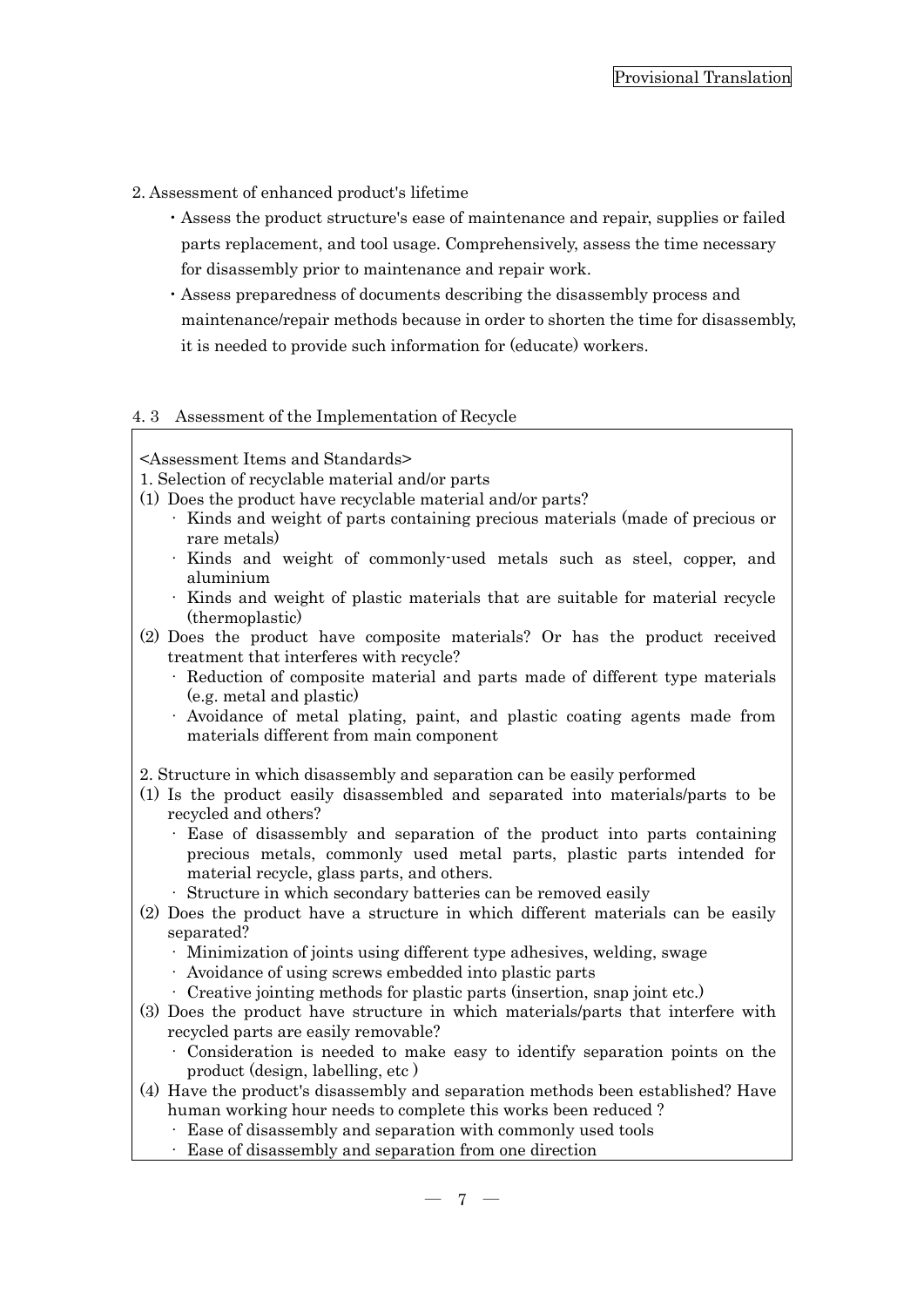- · Disassembly from underside for heavy products shall be avoided (for ease of disassembly work by one person)
- (5) Does the product have reduced number of parts and screws?

3. Ease of segregation

- (1) Is it easy to identify the quality of materials/parts for workers?
	- · Plastic parts over 25g shall bear symbols stipulated by JIS Standard K 6899 / K 6999 or ISO 1043 / 11469
	- · Secondary batteries shall be labelled according to the Law for the Promotion of Effective Utilization of Resources, as the Specified Labelled Product
	- Symbols and labels shall be easy to recognize (position and size)

(2) Are employed materials unified?

- · The materials of frames, chassis, and etc. shall be unified to a single material and unitized.
- (3) Is it easy to identify materials difficult to recycle?

《Assessment Methods》

- 1. Status of compliance with requirements under applicable laws and regulations including the Law for the Promotion of Effective Utilization of Resources
- 2. Status of conformity to guidelines and manuals developed internally or issued by industry groups and others (including JEITA)
- 3. In addition to the above two items, the newly-designed product shall be compared with a conventional product(s) on the following items.
- (1) Employment of recyclable material/parts: the weight and number of employed recyclable materials, the recyclability, etc.
- (2) The product structure's ease of disassembly and separation; the time necessary for disassembly and separation works prior to the collection of materials to be recycled
- (3) The ease of segregation: the kinds of materials employed as well as the percentage of labelled parts

# [Commentary]

The following is the principle for assessment towards Recycle.

1. It is necessary to select parts, materials, and structures that are intended for Recycle. Subsequently, it is needed to assess the factors that interfere with recycle.

In regard to metal materials, commonly used metal material suitable for material recycle shall be selected. In case of parts containing precious metals, the part structures shall be designed suitable for material recycle.

In regard to plastic, materials with suitability for material recycle shall be selected. Appendix $-1$  "Types of Plastic Materials Suitable for Material Recycle" provides guidelines for this purpose.

In product development/design phase, it is necessary to quantitatively estimate and evaluate the percentage of parts/materials that might be recyclable in the future, when the product would already be used one.

In principle, a high priority is given to Reuse and material recycle namely it is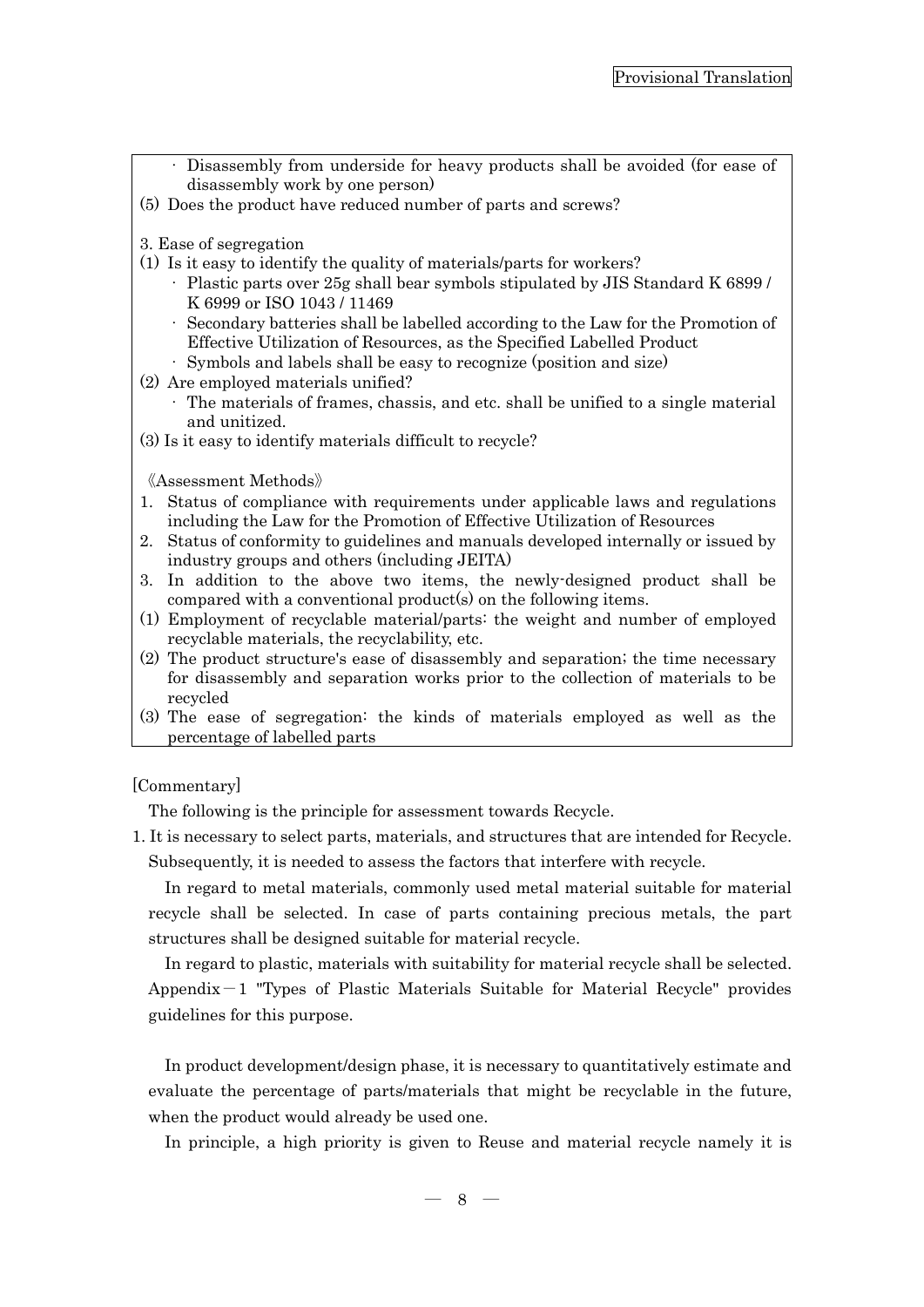important to utilize used products as resources. Especially, in case of plastic parts the use of coating, plating, painting, printing, labelling, metal insertion, adhesives and similar procedures shall be avoided or reduced.

2. In case of tablet devices, that are generally expected to be water resistant, it is necessary to consider casing disassembly methods in a way that recyclable parts/materials are easily separated. It is desired that the parts/components contained in such casing are disassembled and separated by mounted printed board unit, SSD, liquid crystal unit, cables, and so on.

The Appendix  $-3$  (Degree of Product Disassembly) represents some example standards for product disassembly. When deciding the degree to which the product is disassembled, various requirements shall be considered according to the product characteristics.

Although it is needed to facilitate removal of secondary batteries, as it is designated as Specified Resources-Recycled Products under the Law of Promotion of Effective Utilization of Resources, Japan, many tablets have built-in secondary batteries. In order to ensure workers' safety during replacement or collection, desirably the product structure does not need cutoff of connectors and other similar cables during such works.

It should be noted that recycle of the product's main body can be facilitated if material and/or parts that would be obstacles for recycle can easily be removed/separated.

It is also vital to evaluate tools and working time necessary for actual product disassembly and separation works, in conjunction with the ease of such works.

3. Plastic parts, secondary batteries, etc. shall be labelled so that the parts/materials to be disassembled and separated can be easily segregated. Although laws and regulations require labelling plastic parts of tablet devices over 25g, at the same time it is desired to label every plastic part as much as physically possible.

Identification symbols for plastic parts shall be marked according to JIS K 6899-1 (ISO 1043-1, Basic polymers and their special characteristics), JIS K 6899-2 (ISO 1043-2, Fillers and reinforcing materials), ISO 1043-3 (Plasticizers), JIS K 6899-4 (ISO 1043-4, Flame retardants), or JIS K 6999 (ISO 11469, Generic identification and marking of plastics products) as much as possible. In addition, for the sake of material recycle facilitation, labelling would desirably includes grade identification, namely detailed information about the plastic material (manufacturer of the resin, product name, lot number, etc. Please note that marking methods differ by manufacturer).

Examples of specific markings are shown below.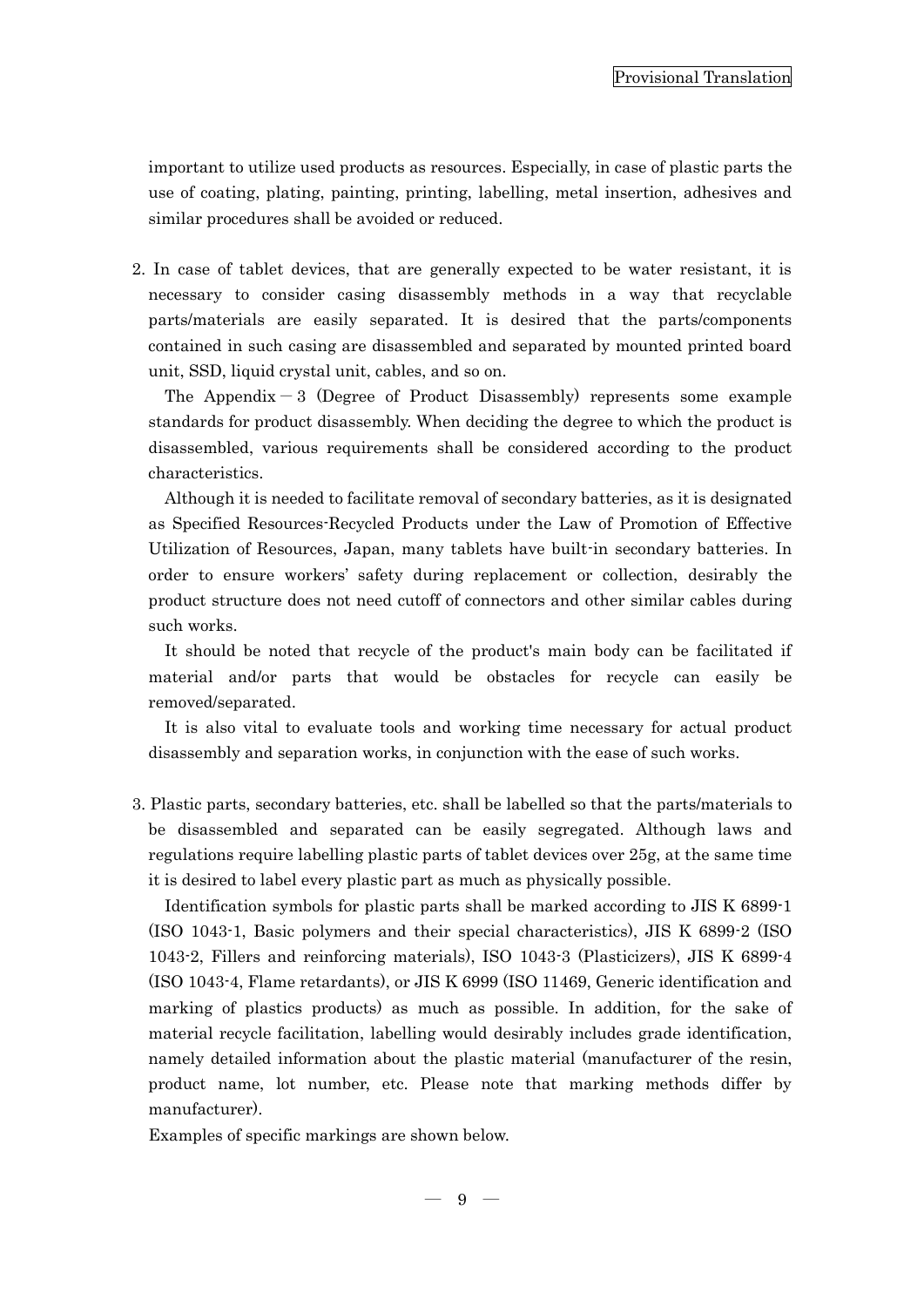Example of marking (1) Marking for normal ABS resin according to ISO 1043:  $>$ ABS $<$ (2) Marking for FR ABS resin according to ISO 1043:  $>ABS$  FR (17)  $<$  ※Here FR stands for "flame resistant"; and 17 means Antimony compound + aromatic bromide  $(=b$ rominated flame retardants) (3) ISO 1043 marking including grade identification (manufacturer of the resin, product name, serial number) flame resistant ABS plastic:  $>$ ABS-FR $<$ ABCD. Co. Ltd. POLYM,  $AB-560$ 

In the "Assessment Methods", assessment processes, including the confirmation of conformance for applicable laws and regulations and guidelines developed by relative industry and/or by each manufacturer, are clarified.. In case of individual assessment, comparison with a conventional product(s) is determined to be the basic assessment method.

# <span id="page-12-0"></span>4. 4 Assessment of the ease of disposal

### <Assessment Items and Standards>

1. Adaptability for mechanical crushing, and treatment or recycle performed in incineration facilities

Is it easy to separate objects that may be difficult to crush/cut-off, may damage crushers, or may damage incinerators by being melted?

- · Hard parts, soft materials, metal parts with low melting points, glass parts, and etc.
- 2. Safety during disposal process
- (1) Does the product have a structure that allows disposal workers to handle it safely?
- (2) Is it easy to separate objects to be preliminary segregated?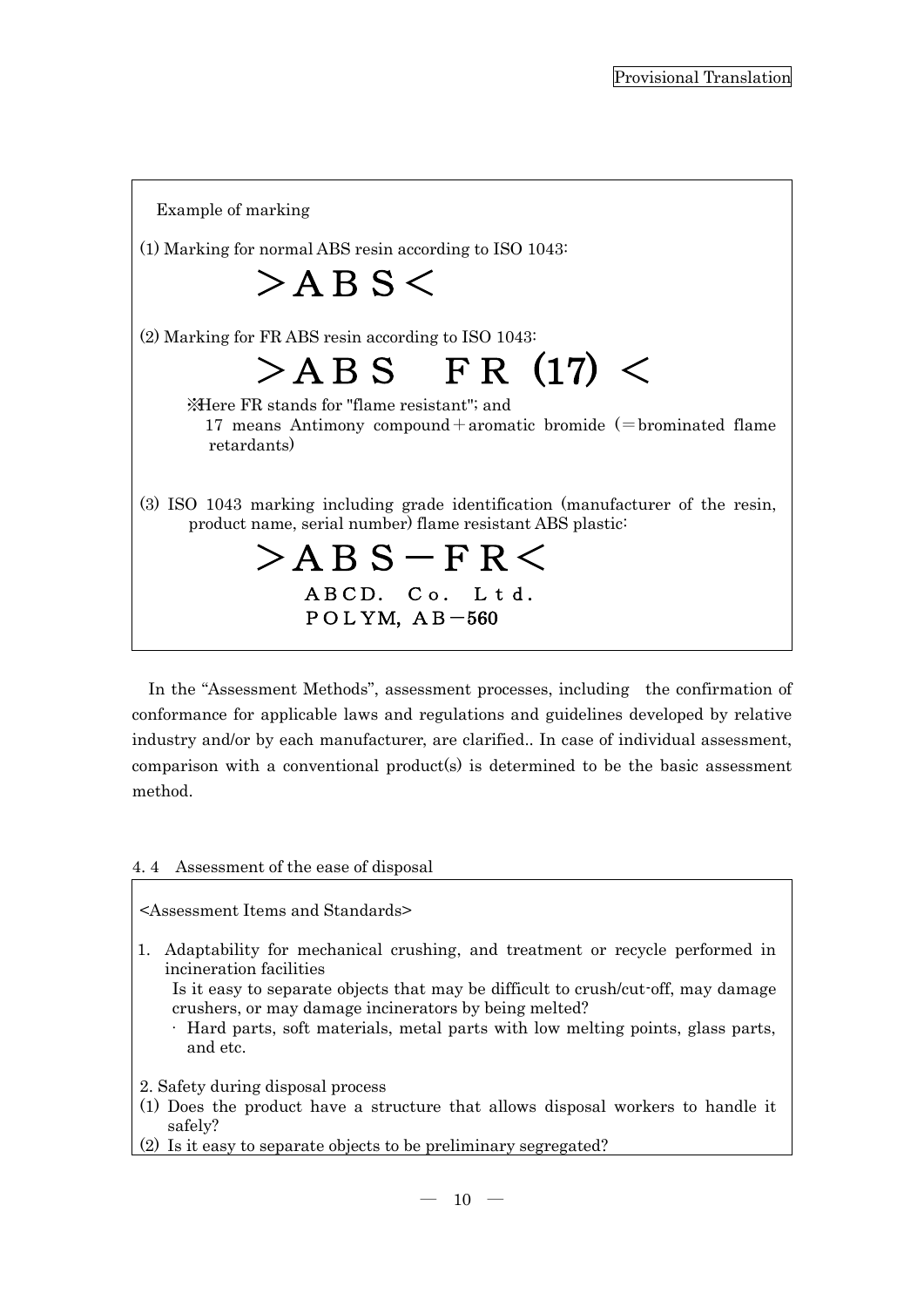| · Parts with possibilities to explode or catch fire                                      |  |  |  |  |  |
|------------------------------------------------------------------------------------------|--|--|--|--|--|
| Lithium ion battery, chassis made from magnesium, and etc.                               |  |  |  |  |  |
| (3) Are there clearly displayed markings that help the preliminary segregation?          |  |  |  |  |  |
| (4) Is proper disposal available for the parts/units preliminary segregated?             |  |  |  |  |  |
| • Confirmation of proper disposal technique                                              |  |  |  |  |  |
|                                                                                          |  |  |  |  |  |
| 3. Disclosure about disposal                                                             |  |  |  |  |  |
| Has a manual(s) for disassembly prepared?                                                |  |  |  |  |  |
| · Disassembly manual, service manual, user instruction, and etc.                         |  |  |  |  |  |
|                                                                                          |  |  |  |  |  |
| $\langle$ Assessment Methods $\rangle$                                                   |  |  |  |  |  |
| The status of compliance with requirements under laws and regulations<br>1.              |  |  |  |  |  |
| including the Waste Management and Public Cleansing Law                                  |  |  |  |  |  |
| Status of achievement of guidelines established by JIS or relevant industry<br>2.        |  |  |  |  |  |
|                                                                                          |  |  |  |  |  |
| Status of achievement of manuals and guidelines established by the<br>3.                 |  |  |  |  |  |
| manufacturers                                                                            |  |  |  |  |  |
| Assessment shall be implemented on the following items in addition to the above<br>4.    |  |  |  |  |  |
| $1 \text{ to } 3.$                                                                       |  |  |  |  |  |
| (1) In regard to facilitation of crushing of products and the like, it shall be compared |  |  |  |  |  |
| with a conventional product(s) on the existence of units that are difficult to           |  |  |  |  |  |
| crush/cut-off, and if any, the number and volume of such units, working time             |  |  |  |  |  |
| needed to separate them, and concerns about damage to disposal facilities                |  |  |  |  |  |
| (2) In regard to securement of safety during disposal, the product shall be compared     |  |  |  |  |  |
| with the conventional product(s) on the risk (exploding or catching fire, and etc.),     |  |  |  |  |  |
| the number of parts, working time needed for separation, safety of workers, and          |  |  |  |  |  |
| concerns about damage to incinerators                                                    |  |  |  |  |  |
|                                                                                          |  |  |  |  |  |
|                                                                                          |  |  |  |  |  |
|                                                                                          |  |  |  |  |  |

[Commentary]

- 1. After separating parts that can be used as recycled resources, crushing and incineration shall be performed with the aim of reducing the remaining materials' weight, detoxifying them, and recovering energy from them. Therefore, facilitation of crushing and incineration and maintenance of treatment facilities shall also be considered. Hard-to-crush materials (e.g. materials that may damage the crusher) include hard parts (motors, FRP parts, etc.), soft materials (gum, sponge, etc.), and glass parts.
- 2. Avoidance of parts with such risks shall be considered first, in order to secure the safety during disposal.

In the matter of products parts where risk(s) of explosion and/or catching fire, etc. might be possible, the product structures/configurations shall allowing such parts to be easily separated, in order to facilitate the preliminary segregation.

In addition, it is desired that such products have structures that are safe for workers, furthermore that information is provided for treatment businesses so that they could take safety measures by themselves such as prevention of overturning or preparation of containers for these products.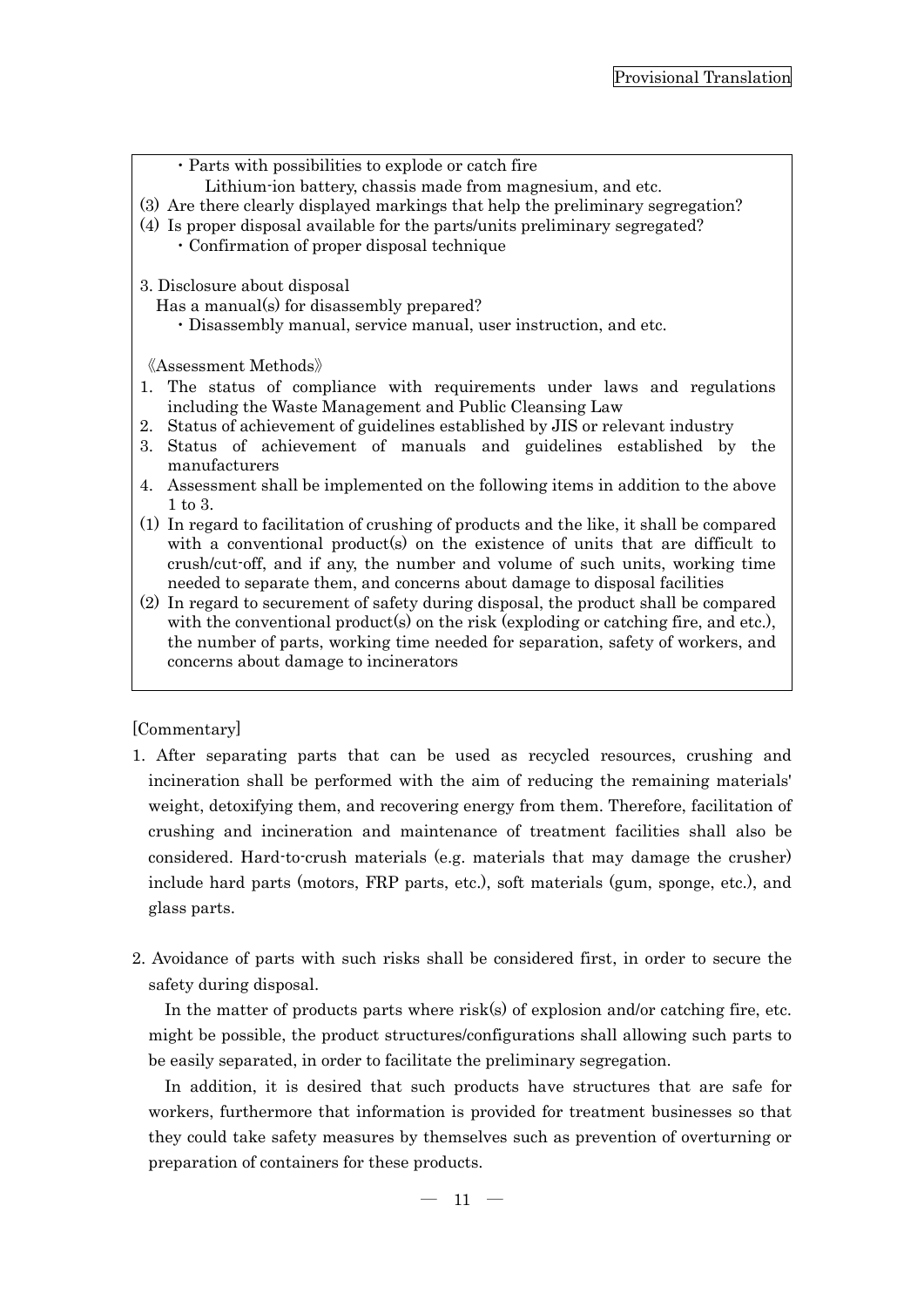3. Provision of information about hard-to-treat objects, preparation of disassemble manual, and display of contact details shall be provided .

# <span id="page-14-0"></span>4. 5 Assessment of the environmental protection performance

# <Assessment Items and Standards>

1. Selection of safe material/parts

- (1) Have those chemical substances been avoided that may affect human health and safety?
	- · Chemical substances regulated by laws and regulations
	- · Chemical substances regulated by voluntary regulations
- (2) Has the use of ozone depleting substance been avoided?
	- · Chemical substances regulated by laws and regulations
	- · Chemical substances regulated by voluntary regulations
- (3) Does the product give utmost consideration to the highest safety in terms of parts containing chemical substances with environmental impacts? (e.g. employment of alternative parts that have equivalent functions)

2. Reducing the use of chemical substances with environmental impacts and similar substances in the manufacturing process

- (1) Do product specifications aim to reduce chemical substances with environmental impacts and other similar substances during the manufacturing process?
	- · Ozone depleting substance
	- · Chemical substances regulated by laws and regulations on the environment
	- · Substances regulated by laws and regulations on occupational safety and health
- (2) Do product specifications aim to reduce chemical substances with environmental impacts and other similar substances contained in gases, effluents and wastes emitted during the manufacturing process?
- 3. Avoiding the generation of chemical substances with environmental impacts during use

Has the product been given a careful consideration to volatile organic compound?

- 4. Recycle / proper disposal of parts containing chemical substances with environmental impacts
- (1) Have the collection method and recycling pass been established? · Secondary batteries, etc.
- (2) Is it easy to separate parts containing chemical substances with environmental impacts?
	- · Secondary batteries, etc.
- (3) Has the use of chemical substances with concerns of generating harmful substances during disposal (e.g. incineration), such as dioxin, been avoided?

《Assessment Methods》

The use of chemical substances with environmental impacts shall be confirmed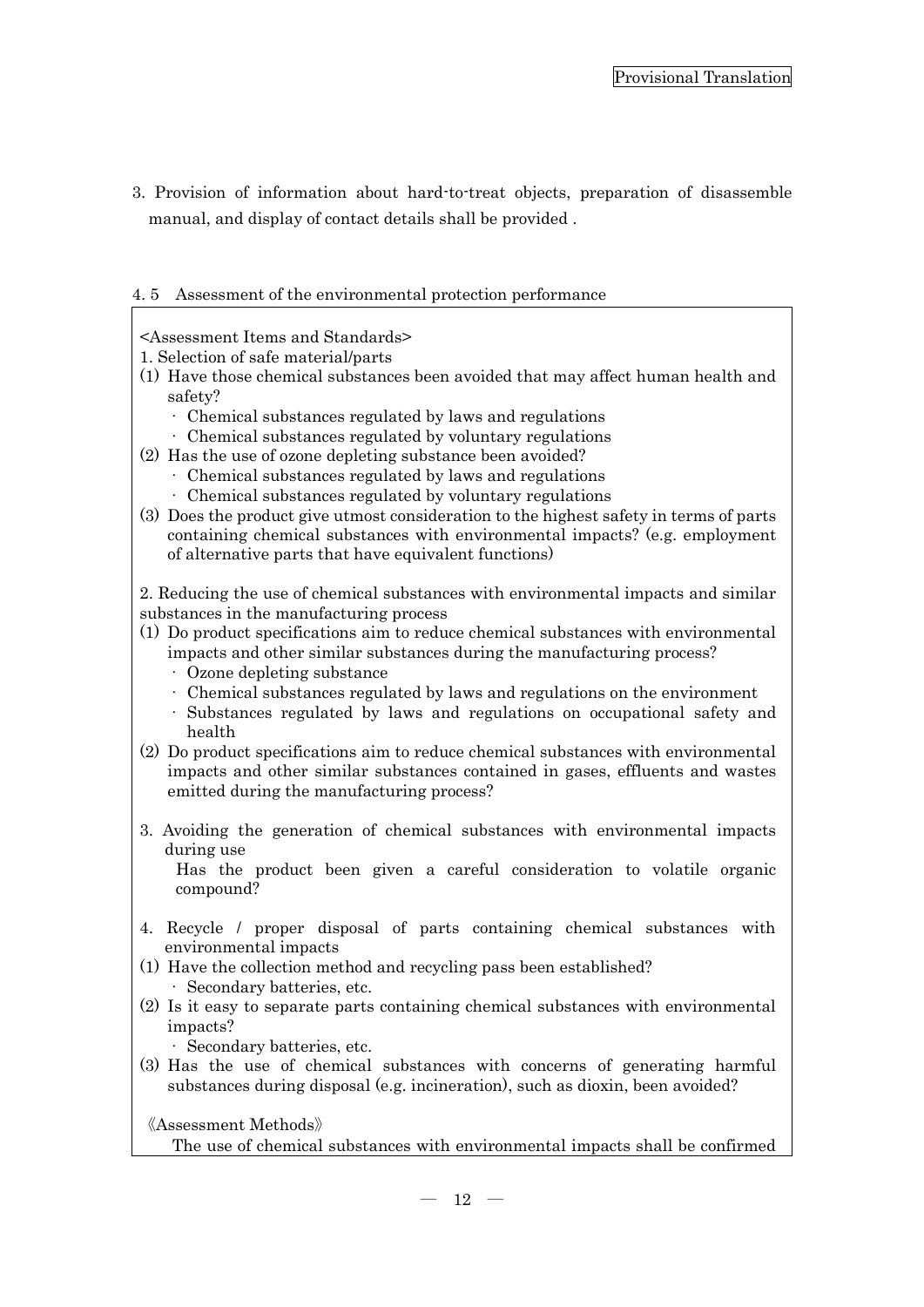by reviewing the Material Safety Data Sheet (MSDS) or related documentations of the intended product, referring to applicable laws and regulations as well as internal standards.

# [Commentary]

As a principal, assessment standards for environmental protection performance shall include 1) that the use of chemical substances that may significantly affect human health and safety has been avoided; and 2) that the use of chemical substances with environmental impacts has been avoided in the light of treatment and final disposal of used products.

For details of relevant laws, regulations and non-mandatory agreements, the websites mentioned below should be visited.

1. It is recommended to establish internal standards for usage of chemical substances with environmental impacts referring to domestic and international environmental laws and regulations, as well as voluntary regulations (e.g. environmental labelling programs); and to check the use of chemical substances with environmental impacts accordingly.

In addition, it would be desired to check laws and regulations that regulate chemical substances with environmental impacts including air, water and soil polluting substances, and ozone depleting substance.

 $\langle$ Example $\rangle$ 

- Air Pollution Control Act
- Water Pollution Control Act
- Agricultural Land Soil Pollution Prevention Law
- Waste Disposal and Public Cleansing Law
- Law for the Promotion of Utilization of Recycled Resources
- Poisonous and Deleterious Substances Control Law
- Act on the Protection of the Ozone Layer through the Control of Specified Substances and Other Measures
- Offensive Odour Control Law
- Law for the Control of Household Products Containing Harmful Substances,
- Water Works Act
- Sewerage Law
- Pollutant Release and Transfer Register Law

In addition to the above, in order to check the safety of chemical substances used for parts/units comprising the product, information about substances with hazards and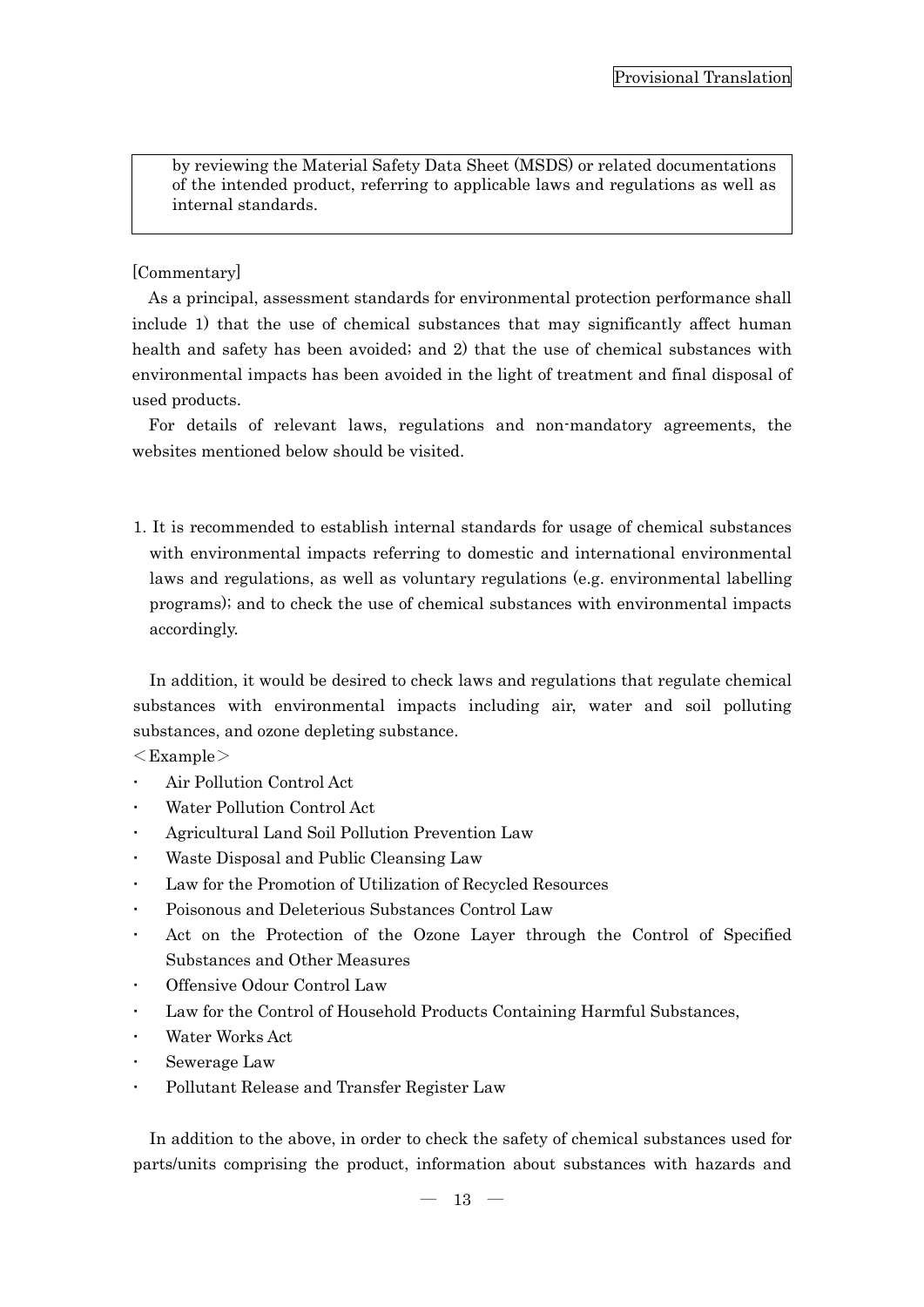risks described in the Guidelines for Management of Chemical Substances Contained in Products (published by the Joint Article Management Promotion-consortium (JAMP) and the domestic VT62474) as well as IEC62474 and corresponding standards shall be referred to.

[Domestic VT62474]: <http://www.vt62474.jp/>

- 2. Laws and regulations that regulate chemical substances (e.g. Air Pollution Control Act) cover substances that may be used in manufacturing processes. It shall be confirmed in the product design phase that chemical substances with environmental impacts used in the manufacturing processes is reduced.
- 3. Assessment of volatile organic compounds (VOC) emitted during use shall be implemented.

[Website about the VOC Emission Rate Specification for Personal Computers and Tablet Devices (ver.1)]

<http://home.jeita.or.jp/cgi-bin/page/detail.cgi?n=47&ca=14>

4. In regard to parts containing chemical substances with environmental impacts, reduction of usage and facilitation of separation of shall be confirmed.

# <span id="page-16-0"></span>4. 6 Assessment of the packaging materials and user manuals

- <Assessment Items and Standards>
- 1. Assessment of the Reduce
- (1) Does the product have reduced packaging materials?
	- · Reduction of weight and volume
- (2) Does the product employ recycled materials?
- · Recycled paper, pulp-mold, recycled plastic
- (3) User manuals etc.
	- · Reduction of weight and volume
- 2. Assessment of the Recycle
- (1) Does the product employ recycled materials?

Cardboard, pulp-mold, non-wood fiber, styrene form, etc.

- (2) Is it easy to separate the recyclable materials from substances that interfere with Recycle?
	- · Separation of cardboards from other materials
		- Sealing tape, styrene form, urethane foam, staples, etc.
	- · Separation of styrene form other materials Vinyl tape, paper label, and etc.
- (3) Do plastic materials have identification code?
	- · Material marking in accordance with the Law for the Promotion of Effective Utilization of Resources and JIS standard
- (4) Is it easy to collect and transport the product?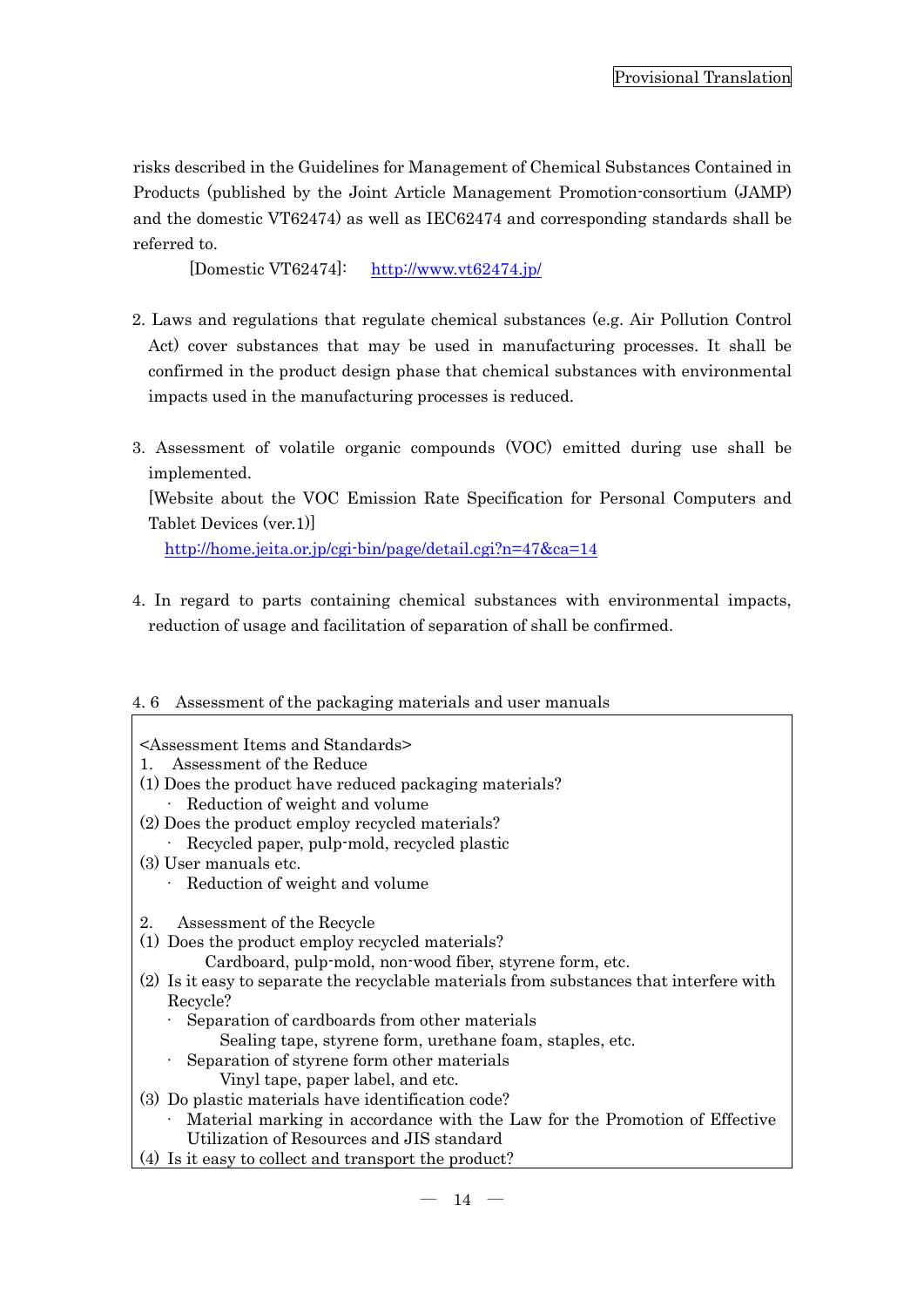- Reduction of bulk and weight (e.g. foldable design)
- 3. Environmental protection performance during treatment and final disposal
- (1) Has the use of chemical substances with environmental impacts been avoided or reduced?
	- · Heavy metals containing pigments of printing ink etc.
- (2) Has the use of substances with concerns of generating dioxin and other similar substances during incineration been avoided?
	- · Vinyl chloride sheet or films etc.

《Assessment Methods》

The assessment method for packaging materials and user manuals shall be determined pursuant to the product's Assessment method.

# [Commentary]

Assessment items and methods for packaging materials and user manuals shall be established in a similar approach that was used for the product assessment.

- 1. Recycle: Quantitative comparison of the percentage of recycled materials with conventional product(s)
- 2. Reduction of weight and volume:

Comparison of weight percentage [packaging material weight  $\div$  product weight ×100]

Comparison of volume percentage [(total volume – packaging material volume) ÷ total product volume ×100]

(The above product weight and product volume also include the bundled items such as user manuals.)

- 3. Ease of disassembly and segregation: Working time for and ease of disassembly (e.g. avoidance of adhering different kinds of materials)
- 4. Display performance (Note 1): Ease of segregation based on plastic identification symbols, material identification markings and labelling
- 5. Regulated hazardous substances: Review the compliance to the regulatory standards under applicable laws and regulations
- 6. Recognition of packaging material quality and weight by type of material

(Containers and Packaging Recycling Law, April 2000)

Note 1: For plastic symbols, material identification and labelling, the latest versions of JIS K 6899-1 (ISO 1043-1) and JIS K 6999 (ISO 11469) shall be confirmed.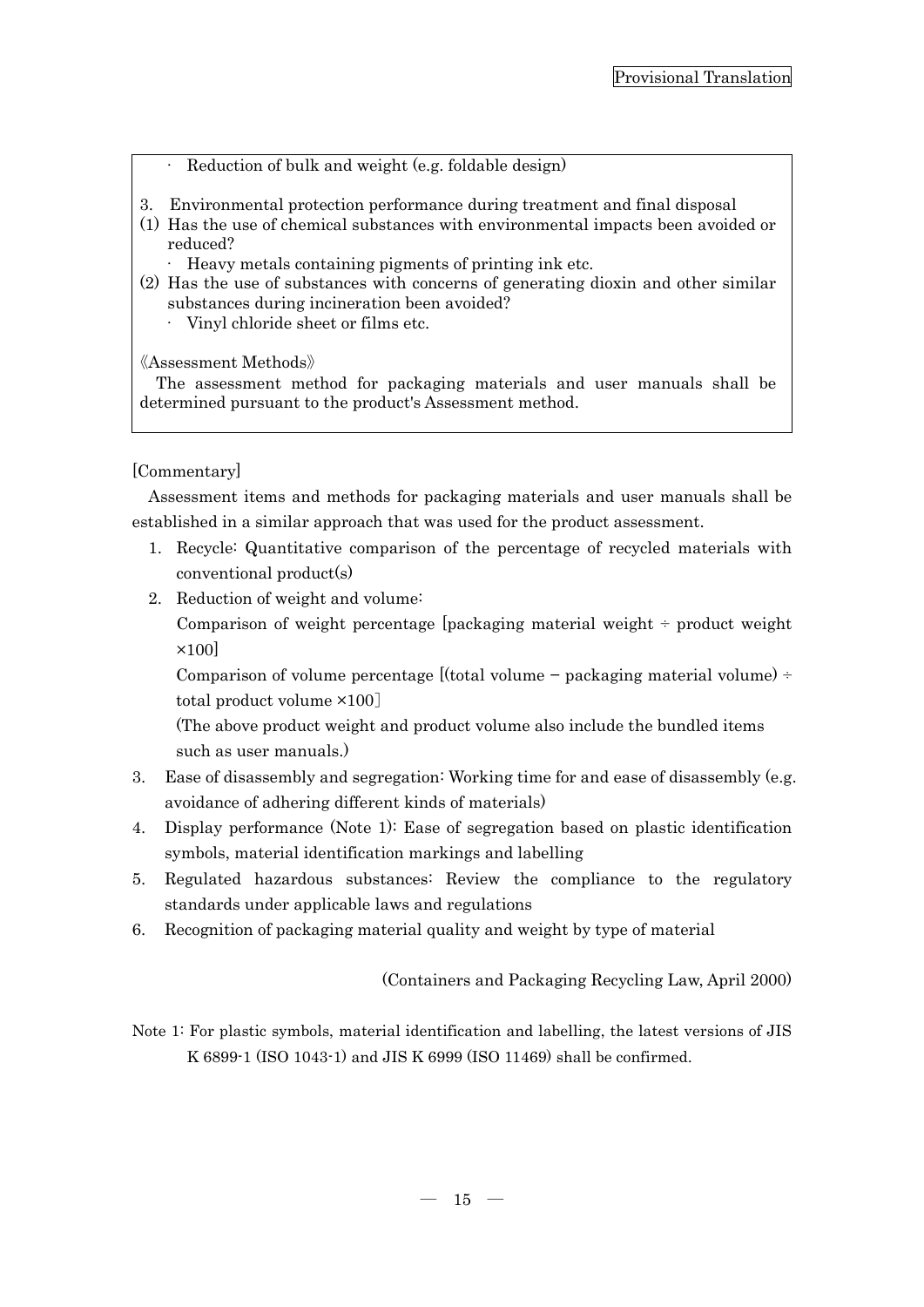$\leq$ Examples of identification marking $>$ 

(1) Polystyrene resin (when displayed in a place away from the identification mark):

 $>$ PS $<$ 

(2) Paper (when displayed under the identification mark):



(3) Polyethylene resin (when displayed under the identification mark):



PE

### <span id="page-18-0"></span>4. 7 Assessment of the information provision

<Assessment Items and Standards>

- 1. Assessment on method of information provision for product handlers
- (1) Is information provided in an appropriate manner for those who are engaged in selling and maintenance of the product?
- (2) Is information provided in an appropriate manner for users?

2. Types and contents of information provided

- (1) Is information about Reduce properly provided?
	- · Status of the use of recycled materials, such as recycled plastic materials
- (2) Is information about energy-saving performance properly provided?
	- ·Labelling of the Energy Saving Performance stipulated by the Energy Conservation Law (for more details, see Section 4. 1 Commentary 3 of these Guidelines.)
	- · Instruction on the use of energy-saving mode of the product
- (3) Is information about safety during product handling and discarding procedures properly provided?
	- · Instruction and precautions for safe use
	- ·Procedures and methods on maintenance and repair work
	- ·Precautions for discard of products and the like
	- ·The physical properties of products/parts that are extremely difficult to compress or crush; corrosive, hazardous, or explosive nature of products/parts that must be noted to properly dispose them; risks associated with disposal of the products/parts; environmental protection performance; and impacts to disposal facilities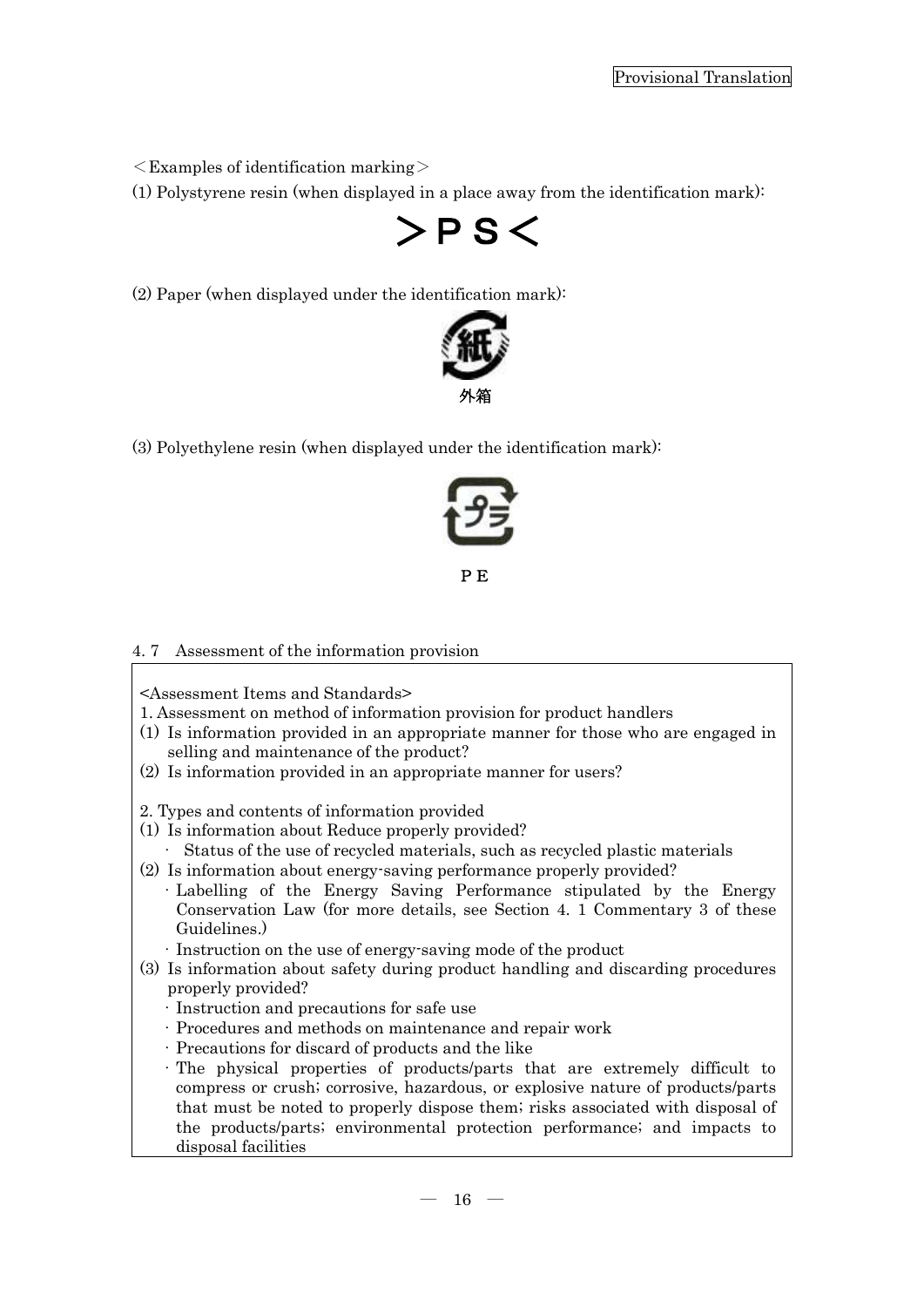·Possibilities of generation of toxic gas etc. resulted from heating treatment (e.g. incineration)

3. Understandability of provided information and methods to ensure that enough information is provided

- (1) Is there an appropriate information display on products and the like (direct labelling or attachment of environmental labels)?
- (2) Do user manuals and similar documentations provide easy-to-understand information using figures etc.?

《Assessment Methods》

- 1. Intended Recipients and status of provision of necessary information
- 2. Status of compliance with relevant laws and regulations
- 3. Status of compliance with domestic or industry-wide standards and guidelines
- 4. Status of achievement on in-house manuals and guidelines
	- · Display method (font size, position), contents of description, understandability, procedure for information disclosure etc.

# [Commentary]

The following is the basic principle for assessment methods and judgement criteria for information provision relating to used products, in consideration of promoting the utilization of recycled materials and parts.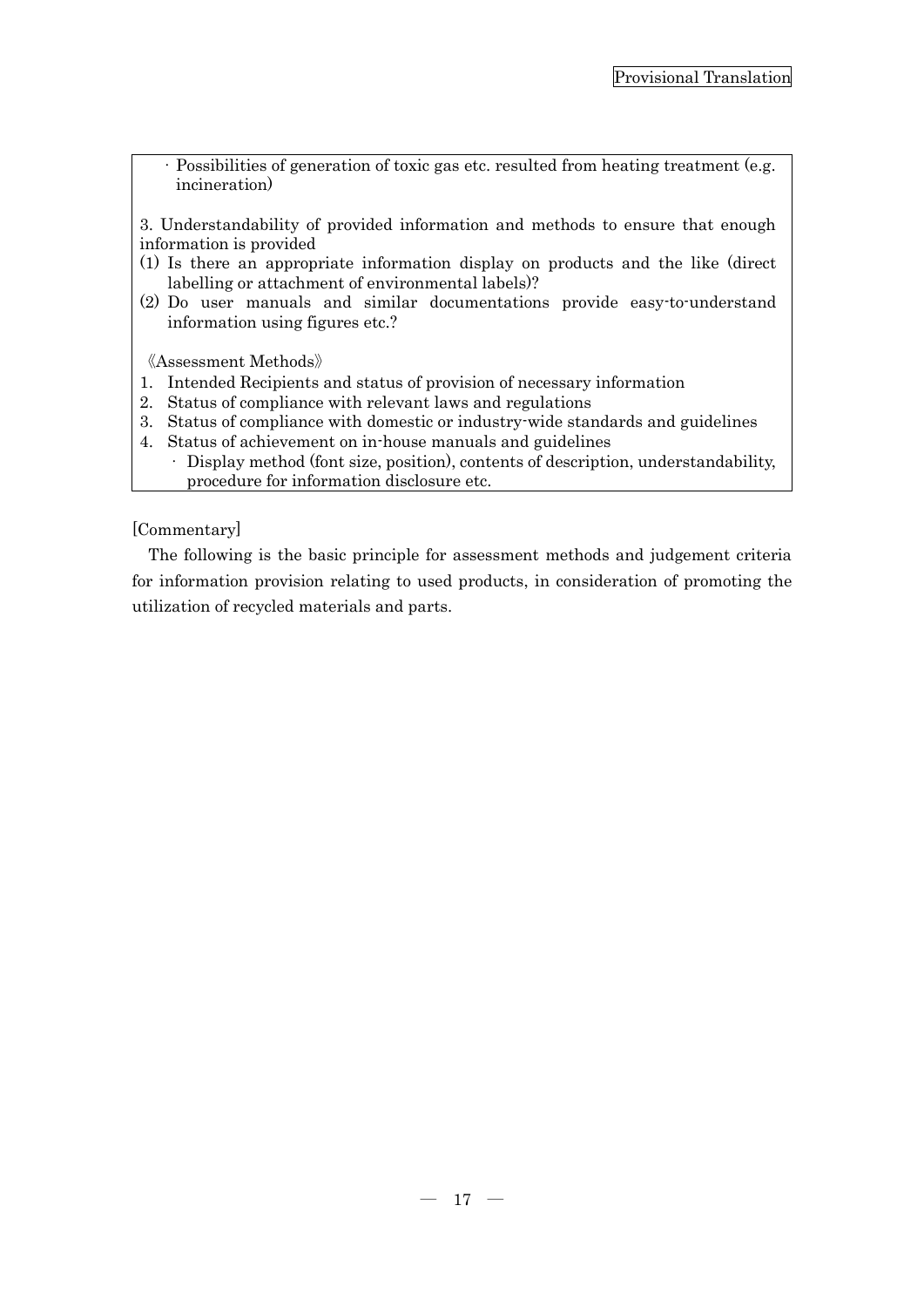1. Information provision for intended recipients (requesters)

Appropriate information shall be provided for each recipient about the increase in the product's resource efficiency, enhancement of product lifetime, reduction of wastes to be generated from the product, ease of product disposal, and securement of product safety.

The following table shows the relationship between recipient and information to be provided, as an example.

|                           | Example of information to be provided                     |                                                      |                                         |  |  |  |
|---------------------------|-----------------------------------------------------------|------------------------------------------------------|-----------------------------------------|--|--|--|
|                           | Reduce                                                    | Recycle                                              | <b>Energy Conservation</b>              |  |  |  |
|                           | (Minimization of                                          |                                                      | and Safety                              |  |  |  |
| Recipient                 | waste generation)                                         |                                                      |                                         |  |  |  |
| Those who                 | $\circ$ Simplified packaging                              | Collection, discard, and<br>$\bigcirc$               | $\bigcirc$ Safe use                     |  |  |  |
| engaged in                | ORepairing system                                         | disposal methods for used                            | $\bigcirc$ Precaution regarding         |  |  |  |
| selling                   | $\circ$ Storage period of parts for                       | products                                             | human health during use                 |  |  |  |
| Those who                 | maintenance                                               | $\bigcirc$ Methods for Recycle used                  | ○Procedure of                           |  |  |  |
| engaged in<br>maintenance | ○ Status of use of recycled<br>materials such as recycled | secondary batteries                                  | maintenance and repair                  |  |  |  |
|                           | plastic materials                                         |                                                      | OPrecautions for handling               |  |  |  |
|                           |                                                           |                                                      | $\bigcirc$ Eco-friendly usage of the    |  |  |  |
|                           |                                                           |                                                      | product                                 |  |  |  |
|                           |                                                           |                                                      | $\bigcirc$ Tips for energy-saving usage |  |  |  |
| Users                     |                                                           |                                                      | OEnergy Saving Performance              |  |  |  |
|                           |                                                           |                                                      | (Energy Conservation Law,               |  |  |  |
|                           |                                                           |                                                      | International                           |  |  |  |
|                           |                                                           |                                                      | ENERGY STAR etc.)                       |  |  |  |
|                           |                                                           | OPrecautions for discarding products and the like    |                                         |  |  |  |
| Recycling                 |                                                           | $\bigcirc$ Crushing and incinerating methods for     |                                         |  |  |  |
| treatment                 |                                                           | products/parts                                       |                                         |  |  |  |
| businesses                |                                                           | OPossibilities of generating toxic gas etc. resulted |                                         |  |  |  |
|                           |                                                           | from heating treatment (e.g. incineration)           |                                         |  |  |  |
|                           |                                                           | OCorrosive, hazardous, and explosive nature,         |                                         |  |  |  |
|                           |                                                           | toxicity, environmental protection                   |                                         |  |  |  |
|                           |                                                           | performance, and impacts on disposal facilities      |                                         |  |  |  |
|                           |                                                           | $\bigcirc$ Procedure and method for                  |                                         |  |  |  |
|                           |                                                           | part removal                                         |                                         |  |  |  |
|                           |                                                           | (disassembly)                                        |                                         |  |  |  |

# 2. Secure provision of information

It is desired that necessary information is displayed on the product itself. In addition, if the product cannot display enough information due to the restriction of available space, etc., necessary information shall be provided in user manuals and/or other media (e.g. Internet).

# 3. Establishment of information providing mechanism

An information provision system shall be established within the company in coordination with relevant organizations, so that user manuals and similar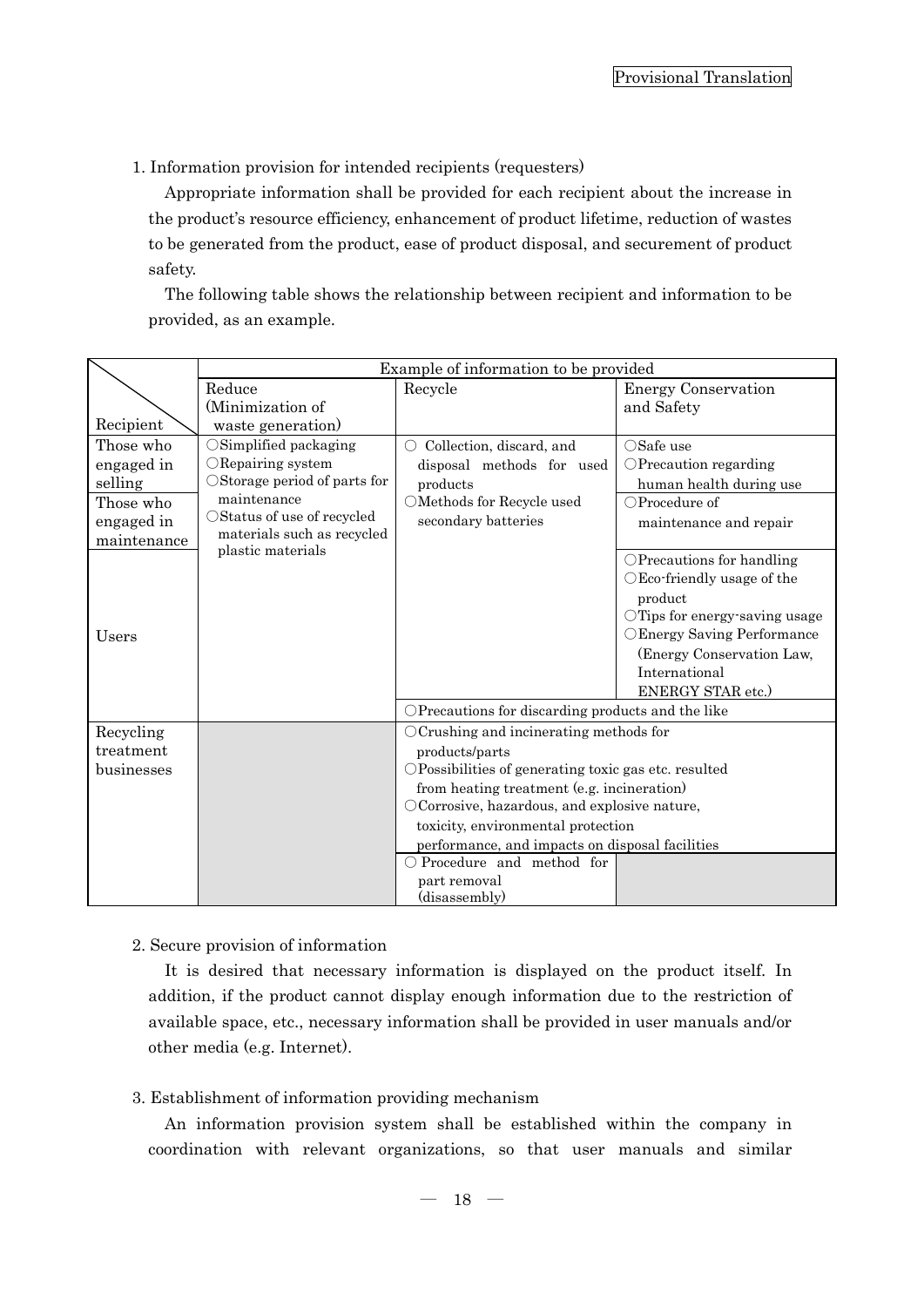documentations shows exact contacts where users' inquiries about contents of the user manuals can be sent (including contacts of the relevant organizations).

4. Continuous improvement

Though the abovementioned points from 1 to 3 should be principal assessment standards and judgement criteria, continuous improvement on these terms is the utmost important.

To this end, the following two measures should be effective.

(1) Promotion of standardized design

There shall be a continuous improvement in terms of information that is displayed on the item, the display method and the operation of such information provision system. In order to secure such improvement, reviewing systems shall be established through internal standards or other related regulations.

(2) Proactive utilization of various laws, regulations, and guidelines

There are several laws that stipulate the content of information to be provided along with appropriate methods, as well as the obligation of documentation (e.g. Law for the Promotion of Effective Utilization of Resources, Energy Conservation Law, Waste Management and Public Cleansing Law, and Containers and Packaging Recycling Law).

Additionally, the Japanese government and industrial organizations provide information through circulars and publications including the document titled "Towards the Achievement of the Most Resource-Saving Society in the World" (January 2008) published by the Waste and Recycling Subcommittee under the Environment Committee, Industrial Structure Council, METI. Such information shall be proactively utilized by acquiring such notices and publications from time to time.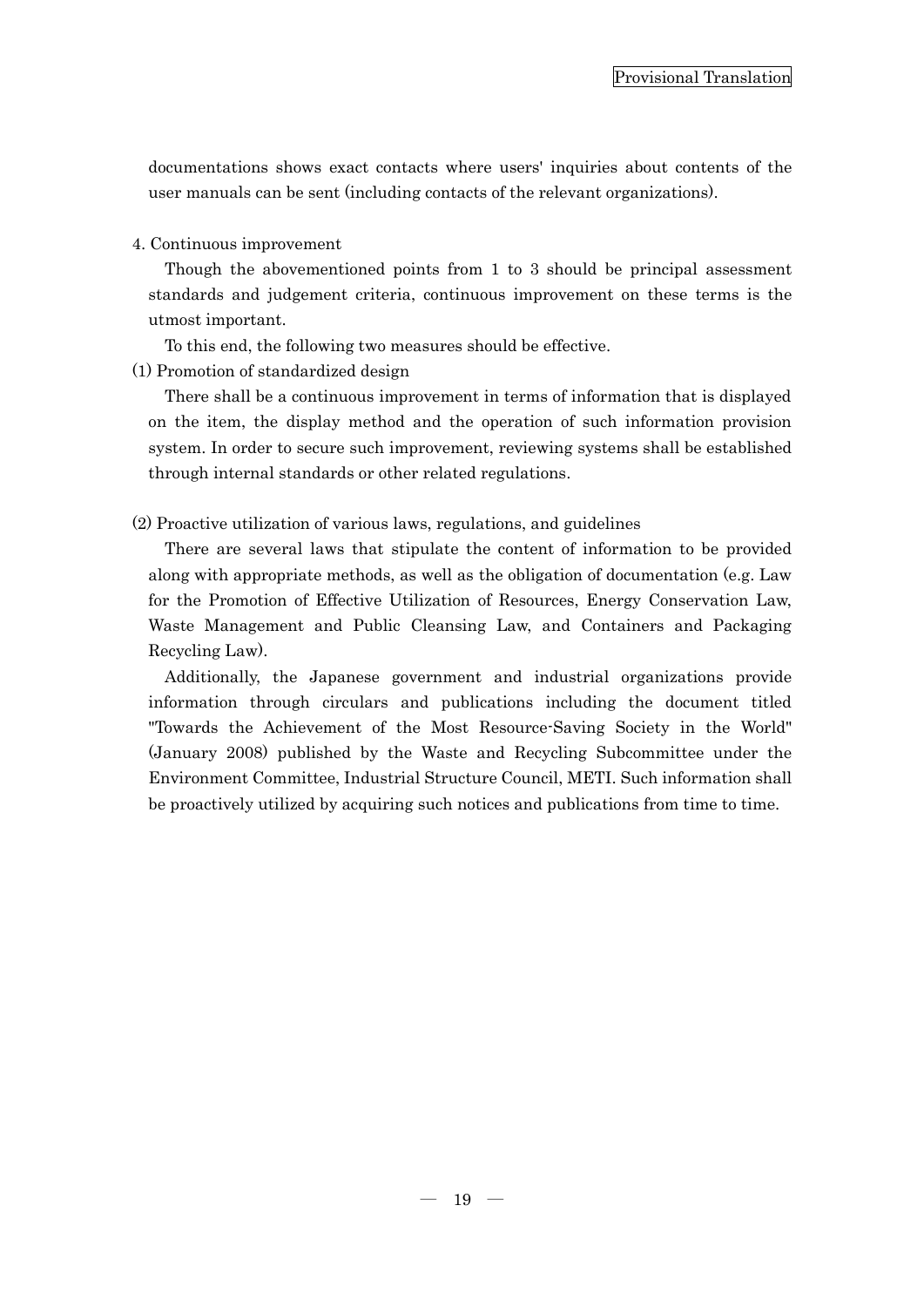### <span id="page-22-0"></span>4. 8 Assessment based on LCA (Assessment of environmental impacts)

#### <Assessment Items and Standards>

- 1. Environmental Impact Assessment in each phase of product life cycle Have environmental impacts generated in each stage of the product's life cycle from raw material manufacturing, product manufacturing, logistics, use, to discard/recycle been reduced?
	- · Raw material manufacturing: Environmental impacts generated from the extraction of resources to manufacture of raw materials
	- Product manufacturing: Environmental impacts generated from the manufacturing of parts to processing, assembly, and manufacture of products
	- · Logistics: The environmental impacts generated during product transfer from manufacturing site to users
	- · Use: Environmental impacts during use
	- Discard/recycle: Environmental impacts associated with discard/recycle of the product

《Assessment Methods》

- (1) Assessment shall be implemented according to LCA program developed internally or by third party institutes
- (2) The assessment items are:
	- $\cdot$ Impacts on global warming  $(CO<sub>2</sub>$  equivalent)
	- $\cdot$ Impacts on acidification (SO<sub>2</sub> equivalent)
	- ・Energy consumption
	- The product shall be quantitatively assessed according to the above criteria.
- (3) The environmental impacts generated in each stage shall be compared to previously and newly developed products in order to verify the improvements.

[Commentary]

LCA (Life Cycle Assessment) quantitatively analyses the environmental impacts generated in each stage of the product life cycle, from raw material manufacturing, product manufacturing, logistics, use, to discard/recycle. Thus, environmental impacts can be assessed when LCA is implemented in the product design stage.

In addition, if in-house LCA program is used, preconditions for each stage and data collection period and method shall be in accordance with the program.

The range and depth of study for LCA are determined according to the purpose of the assessment. When products are manufactured abroad, the accuracy of collected data about manufacturing should be reviewed precisely. It should also be noted that there are differences in the basic unit between Japan and overseas countries.

The EcoLeaf Environmental Label operated by the Japan Environmental Management Association for Industry is an example of quantitative environmental information program based on LCA.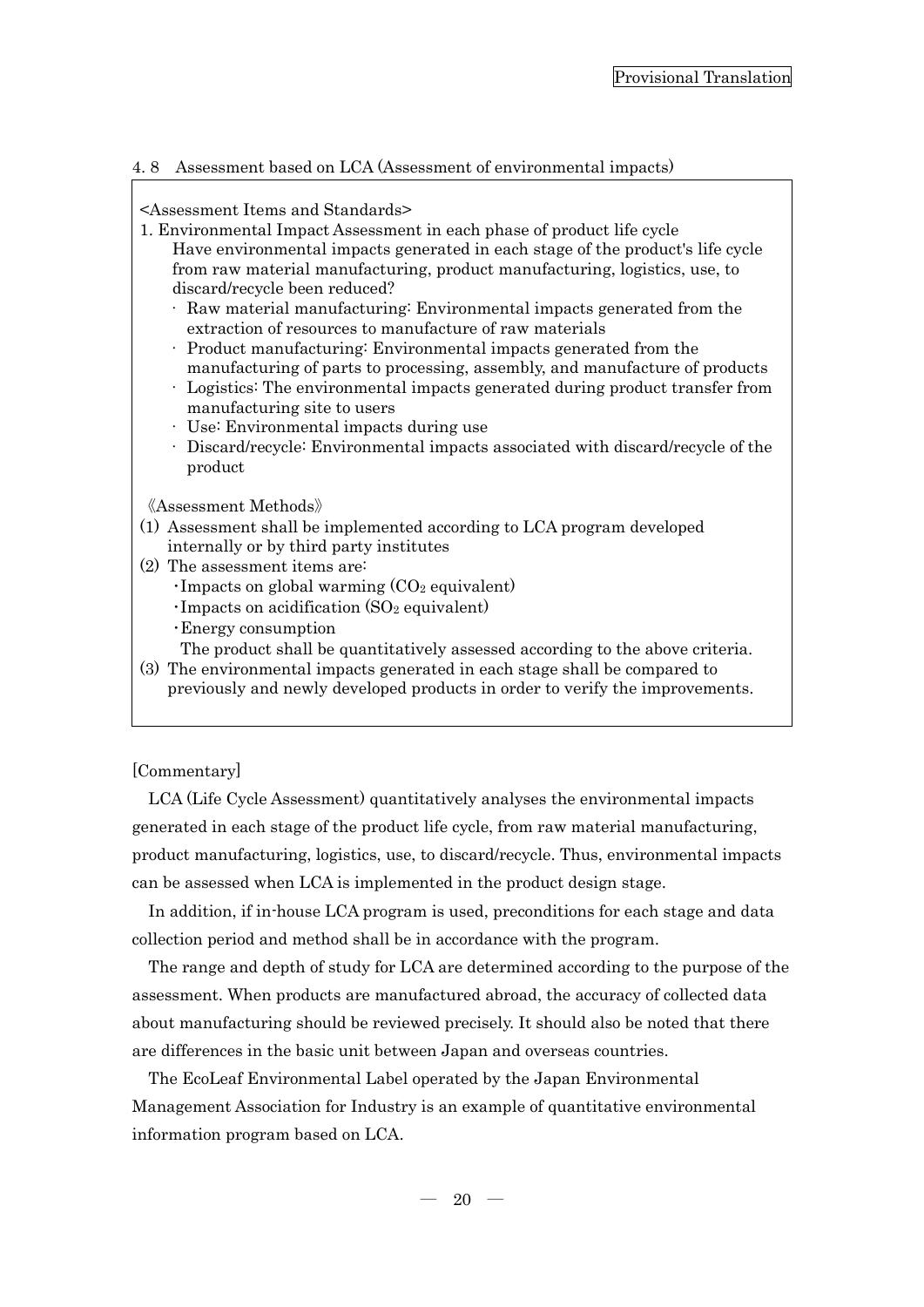# <span id="page-23-0"></span>4. 9 Overall Assessment

Desirably an overall assessment should desirably be implemented, based on the results of individual assessment items.

The overall assessment can include aggregation of the result of each assessment item and comparison of the intended product with alternative design(s). In such assessment processes, weighting shall be performed since the importance of individual assessment item varies due to the product characteristics.

When conducting an overall assessment, it shall be noted that in some cases there are trade-offs between individual assessment items.

If the result of the overall assessment is worse than the conventional product'(s), re-design of the product and examination of measures for improvement should be conducted.

Certainly, the overall assessment shall take into account the minimum requirements of the product (e.g. original functions shall not be lost, product safety during use shall be secured).

# [Commentary]

Overall assessment comprehensively determines whether the product needs any measures for improvement (in material, structure, or labelling etc.) or not, by aggregating the results of individual assessments.

1. When the importance of individual assessment item varies due to the product characteristics or internal environmental impact assessment standards, such individual assessment items shall undergo an adequate weighting.

The coefficients of such weighting are preferably determined through an appropriate subjective evaluation.

- 2. In general, it is difficult to perform subjective and absolute assessments on only one design plan, so in overall assessment, comparison with alternative plans shall be conducted.
- 3. It should be noted that in some cases, there are trade-offs among individual assessment items, in which efforts to get higher score in an item lead to lower score(s) in other assessment item(s).
- 4. Typically, numerical rating systems are employed but there are no definitive approaches for overall assessments. It is desired that an appropriate methodology is employed based on the product characteristics.
- 5. In addition, the overall assessment shall pay significant attention not to interfere with the minimum requirements as a product (e.g. the original functions shall not be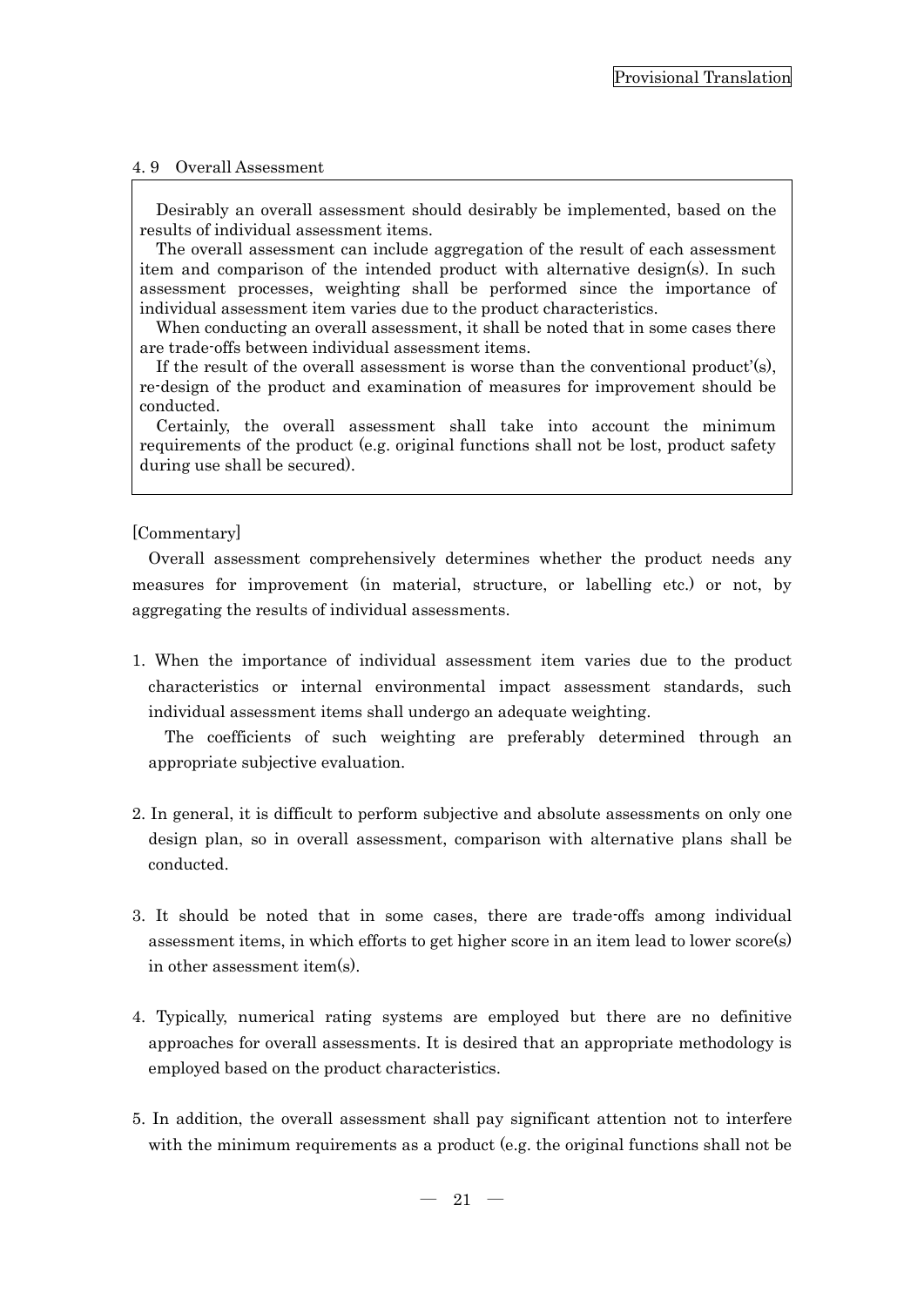lost, the product safety during use shall be secured).

The following are examples of overall assessment, by total score approach and radar chart approach.

【Reference】 Samples of overall assessment methodologies

(a) Total Score Approach

This approach evaluates the product by scoring the product performance on each item (e.g. based on comparison with a conventional product) and totaling the scores.

| Assessment<br>item     | Assessment<br>method                                                                                                                                                                                                  | Weighting                | Conventional<br>product |                         |                             | Newly-designed product |                   |                               |  |
|------------------------|-----------------------------------------------------------------------------------------------------------------------------------------------------------------------------------------------------------------------|--------------------------|-------------------------|-------------------------|-----------------------------|------------------------|-------------------|-------------------------------|--|
|                        |                                                                                                                                                                                                                       | Coefficiency<br>(Note 1) | Rating                  | Score<br>(Note 2) Score | Weighted Rating<br>(Note 3) |                        | Score<br>(Note 2) | Weighted<br>Score<br>(Note 3) |  |
| Energy<br>Conservation | Comparison with a conventional<br>product on energy consumption<br>and energy efficiency                                                                                                                              | $\sqrt{2}$               | $-10%$                  | $+1$                    | $+2$                        | $-20%$                 | $+2$              | $+4$                          |  |
| Reduce                 | Comparisons with a conventional<br>product on weight (including<br>paper resource)                                                                                                                                    | $\overline{2}$           | $\pm 0\%$               | $\overline{0}$          | $\overline{0}$              | $-10%$                 | $+1$              | $+2$                          |  |
| Reuse                  | Comparison with a conventional<br>product on employment of<br>recyclable parts                                                                                                                                        | $\overline{4}$           | $\pm 0\%$               | $\mathbf{0}$            | $\mathbf{0}$                | $+10%$                 | $+1$              | $+4$                          |  |
| Recycle                | Comparison with a conventional<br>product on the number of kinds of<br>used materials (including the<br>number of colours), the<br>percentage of recycled materials,<br>and the percentage of recyclable<br>materials | $\overline{4}$           | $-5%$                   | $+1$                    | $+4$                        | $-20%$                 | $+2$              | $+8$                          |  |
| Total score            |                                                                                                                                                                                                                       |                          |                         |                         |                             |                        |                   | 18                            |  |

(Example)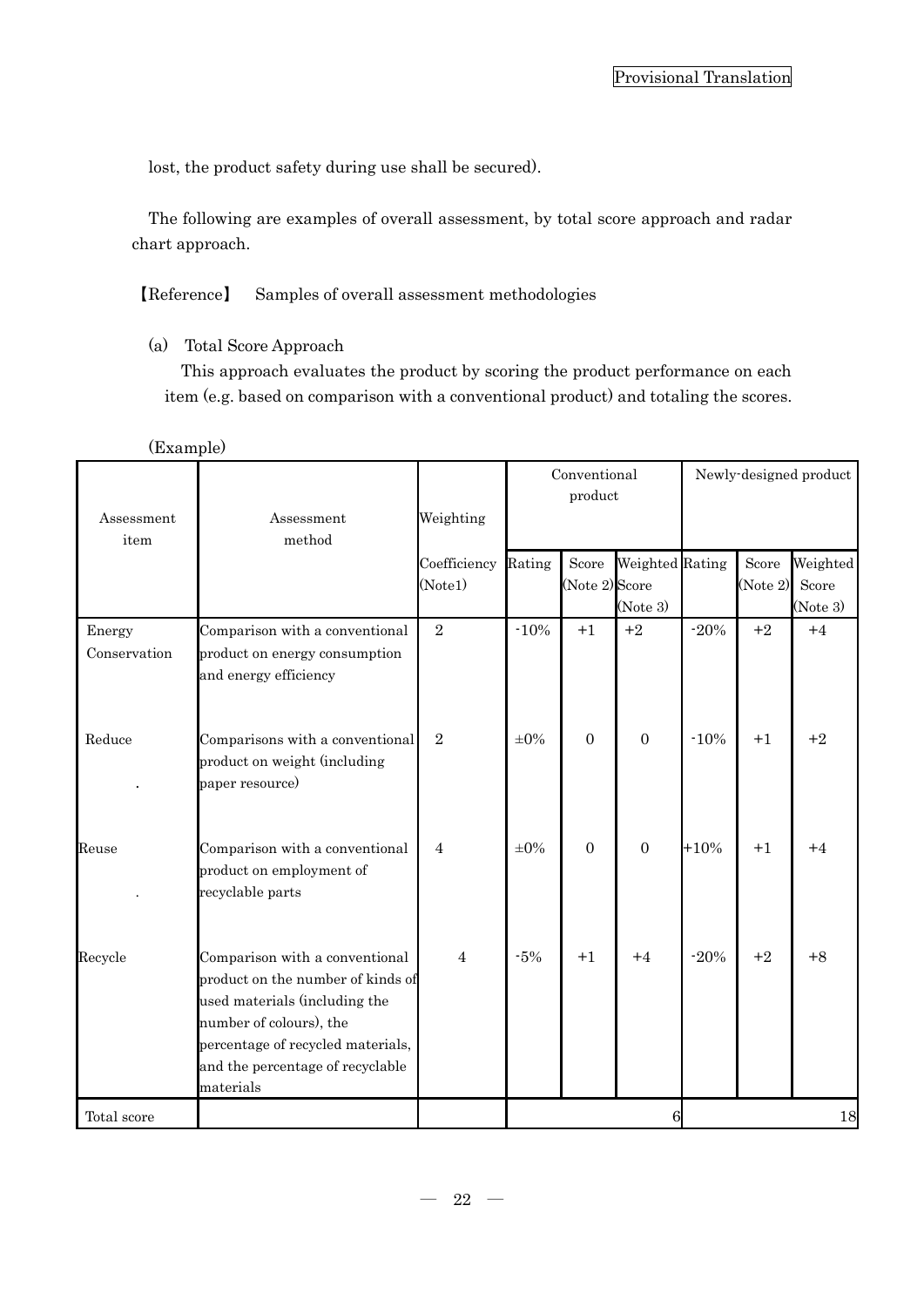(Note 1) These coefficients shall be used when the importance of individual assessment item differs from each other

If the assessment items do not undergo weighting, all values shall be 1.

(Note 2) Each item shall be scored as following based on the comparison with a conventional product:

+2: Significant outcome, +1: Reasonable outcome, 0: As it was,

―1: Worse than previous

(Note 3) Weighted score  $=$  Score  $\times$  Weighting coefficients

(b) Radar chart approach

This approach evaluates the product by making a radar chart using the scores on each assessment item. It focuses on the existence of items with significantly low score and the score of items with particular importance among others.

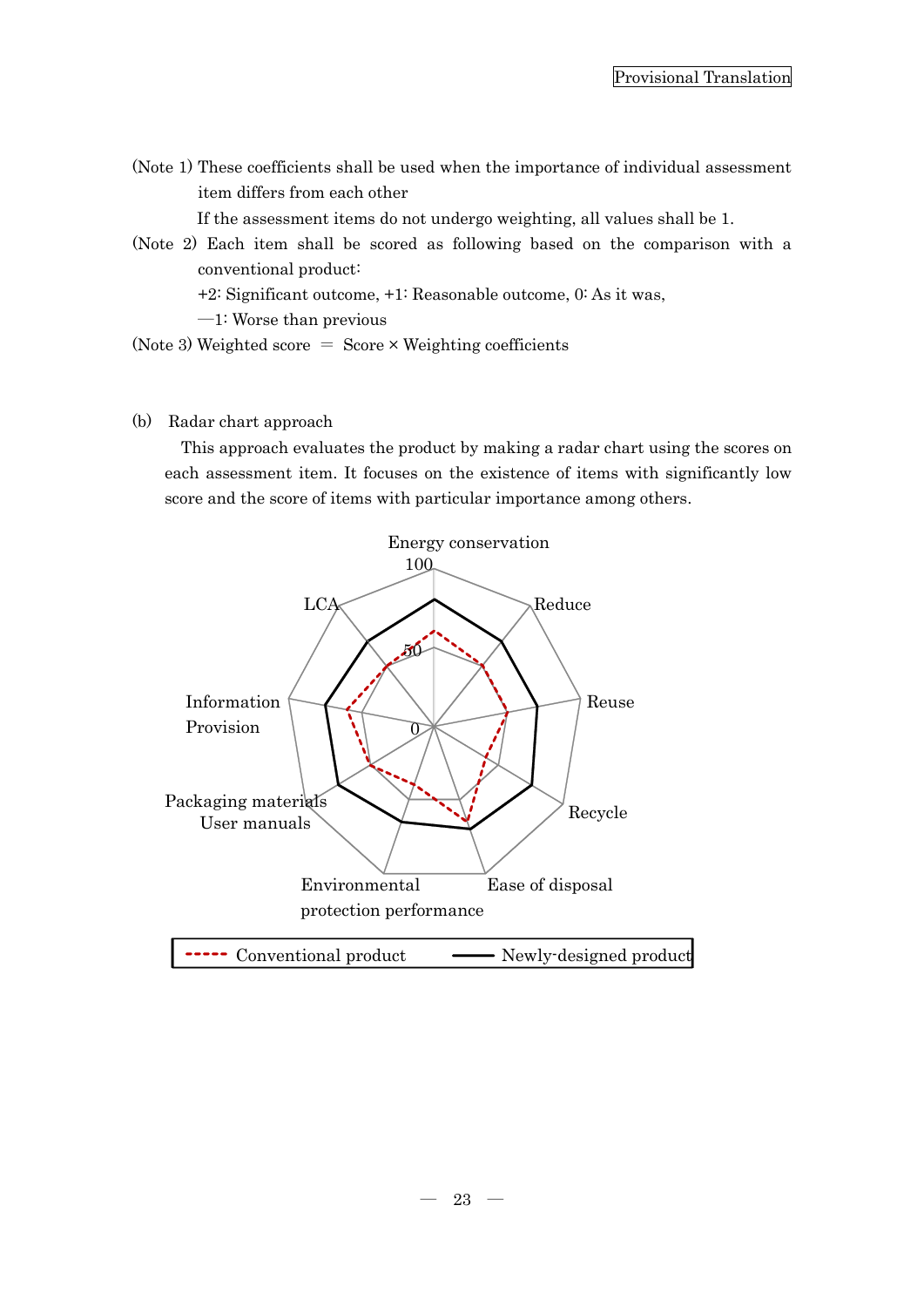# <span id="page-26-0"></span>5. Procedure for assessment of eco-design

#### <span id="page-26-1"></span>5. 1 Preparation of an assessment manual

Manufacturers shall appropriately develop their own eco-design assessment manuals considering their own organization, structure, and the characteristics of products to be covered, taking into account their goals of eco-design and these guidelines.

#### [Commentary]

Basically, an assessment manual shall indicate the objective and scope of assessment, definitions of terms, assessment procedures that are described in Sections 4 and 5 of these Guidelines, individual assessment items and overall assessment.

#### <span id="page-26-2"></span>5. 2 Assessment procedures

In order to achieve fruitful assessment and to secure the subjectivity, the assessment should preferably be implemented in two phases. Firstly self-assessment should be conducted by persons/departments that developed/designed the product (hereinafter referred to as "product designers"), secondly subjective assessment could be performed by assessor who are in charge of assessment, based on the aggregated results of the self-assessment (hereinafter referred to as "Subjective assessors").

### [Commentary]

Although the assessment may be conducted in conjunction with other assessments run in the design phase (e.g. assessments of function, cost, safety, and etc.), the subjectivity of the assessment shall be secured. Assessment methodologies may include: (a) a method that judges if the product meets each of individual assessment items that have been properly set according to the product characteristics, and (b) a method that scores the product on individual assessment items compared to environmental targets (targets for improvement) that have been properly set according to the product characteristics. In any case, assessment should be implemented according to proper criteria. The following is an example of assessment flow for reference.

#### (1) Self-assessment

It can be an idea to implement individual assessments on multiple design plans to determine the best one, which earns the best rating.

When some product improving measures are implemented according to the results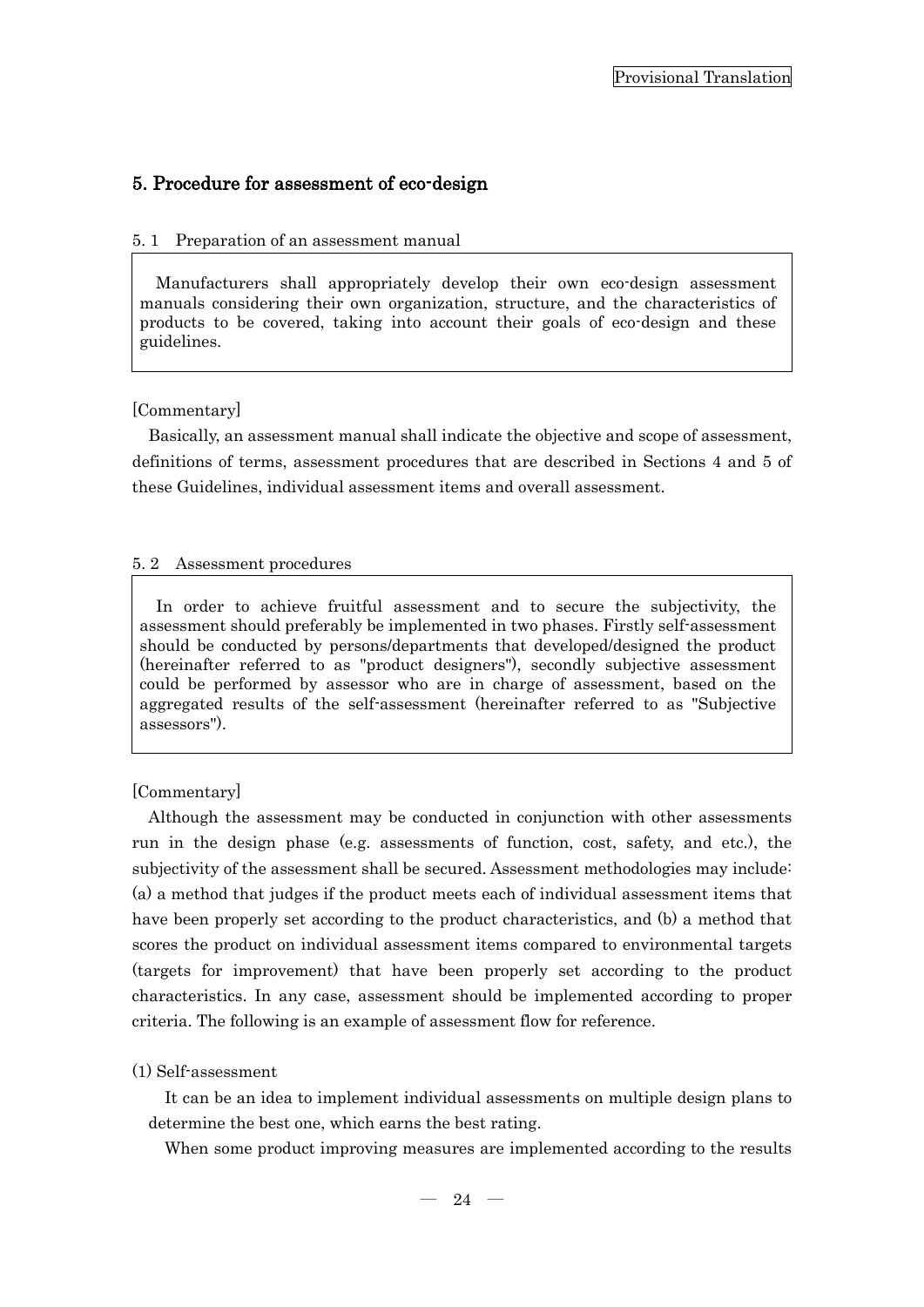of overall assessment, the processes of individual assessment and subsequent overall assessment shall be conducted again.

The product designers shall record the results of the individual and overall assessments and accordingly-implemented measures, and then compile them into a report, attaching the composition of chemical substances used, the product's safety data, and relevant supporting documentations.

#### (2) Subjective assessment

Subjective assessors shall validate the results of the self-assessment based on the self-assessment reports and the prototype product to be mass-produced, checking the existence of any failure in assessment items or any misunderstanding in assessment methods, as well as considering the latest trends in environmental regulations, environmental technologies and environment- or safety-related accidents.

When necessary, the assessors shall ask the product designers to submit the results of dissolution test on hazardous substances and/or toxicity assessment.

When the assessors conclude that some improving measures shall be taken for the product or that individual assessment items shall be revised, self-assessment shall be implemented again.

The product designers shall deal with the comments from the subjective assessors and shall record the measures taken.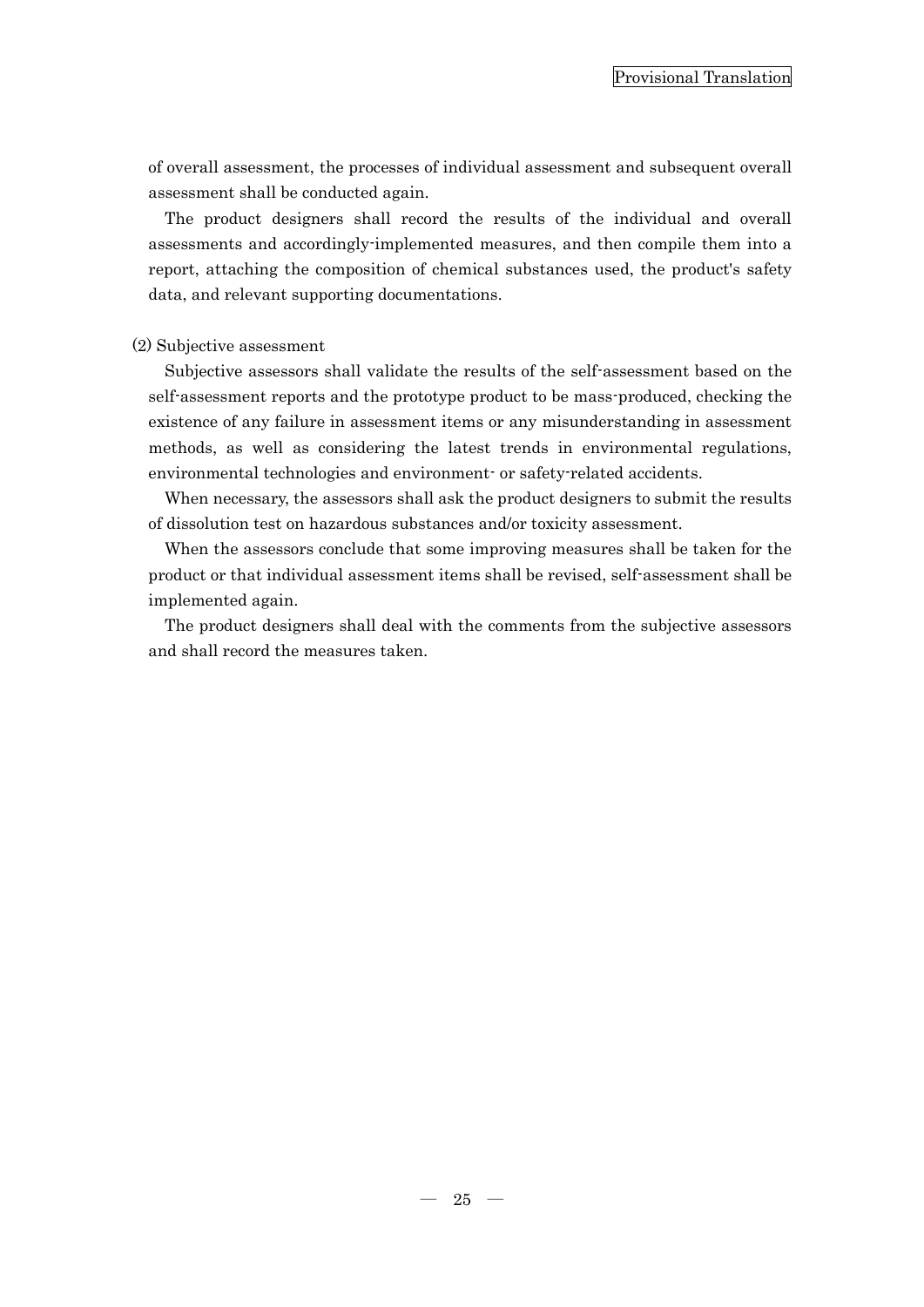

# $\leq$ Example of assessment flow $>$

# <span id="page-28-0"></span>5. 3 Cooperation with materials/parts suppliers

Manufacturers should mutually cooperate with suppliers that design/develop units and parts of their products, to make products essentially safe and energy-efficient, to enhance the product lifetime by increase product's functions, and to achieve product structure where recycle of the products can be easily conducted. These should be in accordance with these Guidelines.

In addition, it is desired to promote coordination and cooperation among the entities belonging to their supply chains in order to reduce by-products such as wastes generated during manufacturing of pars and final products.

# [Commentary]

Cooperation may include: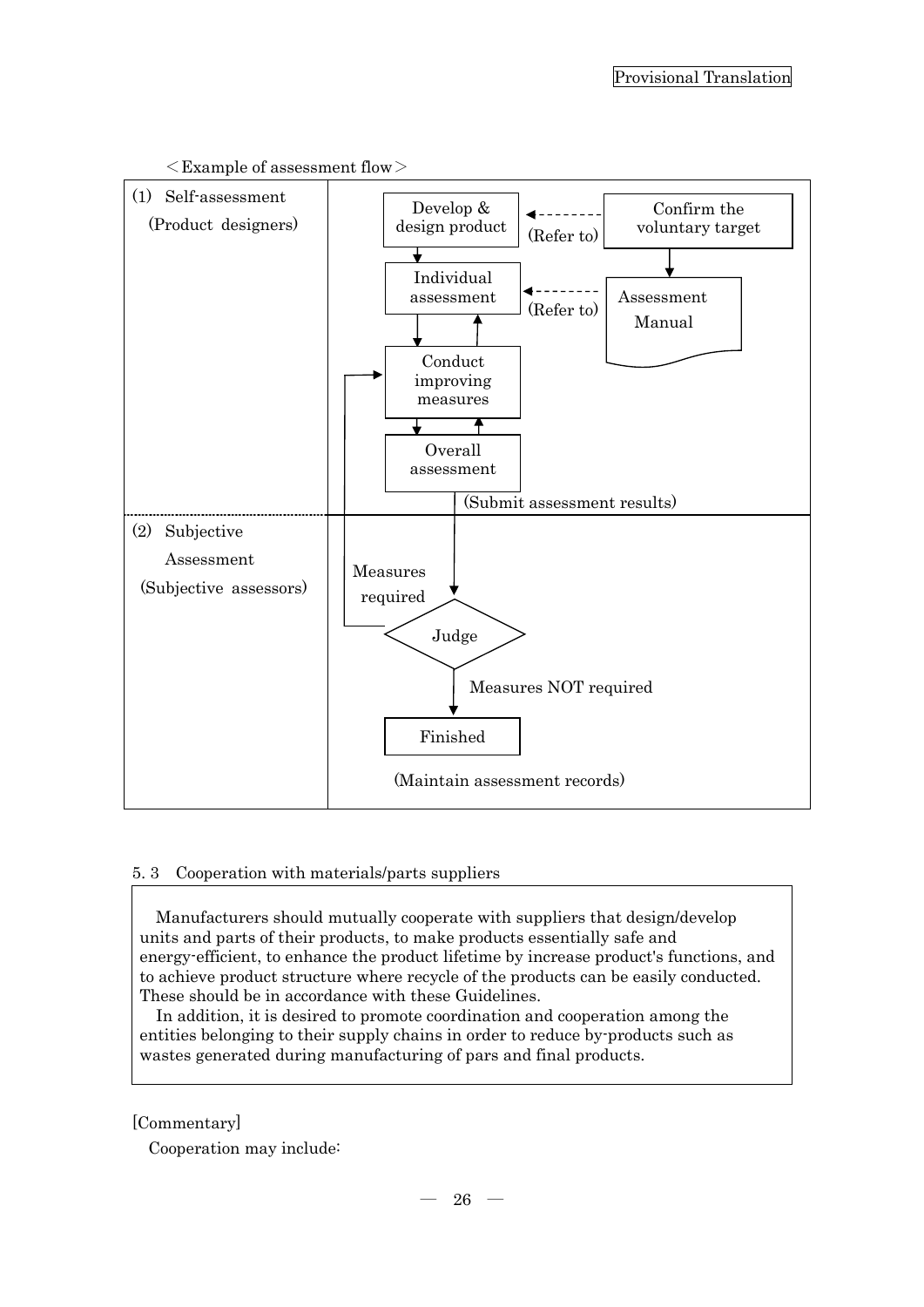- (1) Provision of necessary information such as individual assessment items and standards from manufacturers to suppliers of materials/parts
- (2) Implementation of necessary assessments on the materials/parts by suppliers of materials/parts
- (3) Display the material quality by suppliers of materials/parts, which are necessary for the easy segregation of the parts to be recycled
- (4) Provision of necessary information such as material quality and structure of the parts from suppliers of materials/parts to the manufacturers
- (5) Provision of necessary information regarding recycle of used materials/parts, as well as disposal methods for such used materials/parts that are safe and do not impose impacts to environment
- (6) Coordination between suppliers of materials/parts and manufacturers to reduce by-products such as wastes generated during manufacture.

On the subject of tablet devices, information about recyclability of units/parts, efforts that were made to make disposal easier for users, and environmental performance and safety of the products shall be provided for consumers because used tablet devices are generated in wide-ranging places including general households.

In particular, to ensure the safety during disposal of discarded products and to prevent associated environmental pollution, it is needed for manufacturers to cooperate with suppliers of materials/parts by providing information about proper disposal of hazardous chemical substances contained parts/materials. Manufacturers can get information about hazards by requesting suppliers to submit MSDSs (Material Safety Data Sheets) of parts/units used for the product, which contain information about chemical substances with environmental impacts and/or hazards.

On the other hand, the document titled "Towards the Achievement of the Most Resource-Saving Society in the World" (January 2008), which was published by the Waste and Recycling Subcommittee, Environment Committee, Industrial Structure Council, reported that the following two findings can be measures for re-strengthening the Reduce among companies comprising a supply-chain.

- [1] There are certain challenges where manufacturers' design and specifications may restrict the flexibility of the suppliers of materials/parts in reduction of the by-products, namely the strict quality requirements may result in decreased yield rate.
- [2] Reduction of by-products can lead to minimization of input raw materials and result in reduced cost and increased competitiveness. It may even be an effective method for suppression of energy consumption during the manufacturing processes. It is thus essential to look at initiatives implemented for cooperation among businesses belonging to the supply chain.

In addition, the reduction of waste and recycle of used products cannot be promoted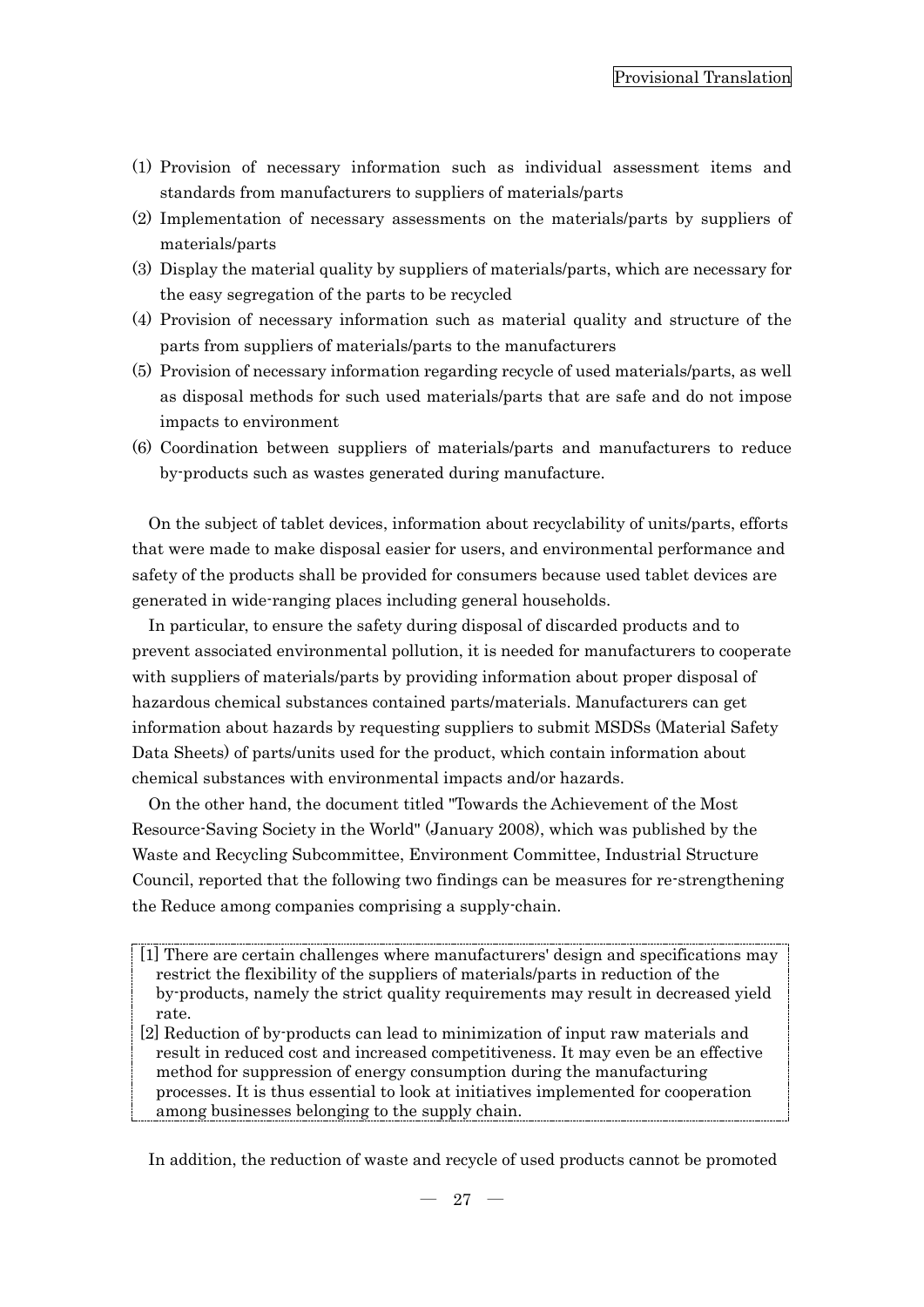without close mutual cooperation between the manufacturers and suppliers from the perspectives of avoidance of composite materials, reduction of types and number of screws used for the product, unification (utilization of a single material) of plastic materials, cost of use of recycled materials, and product quality.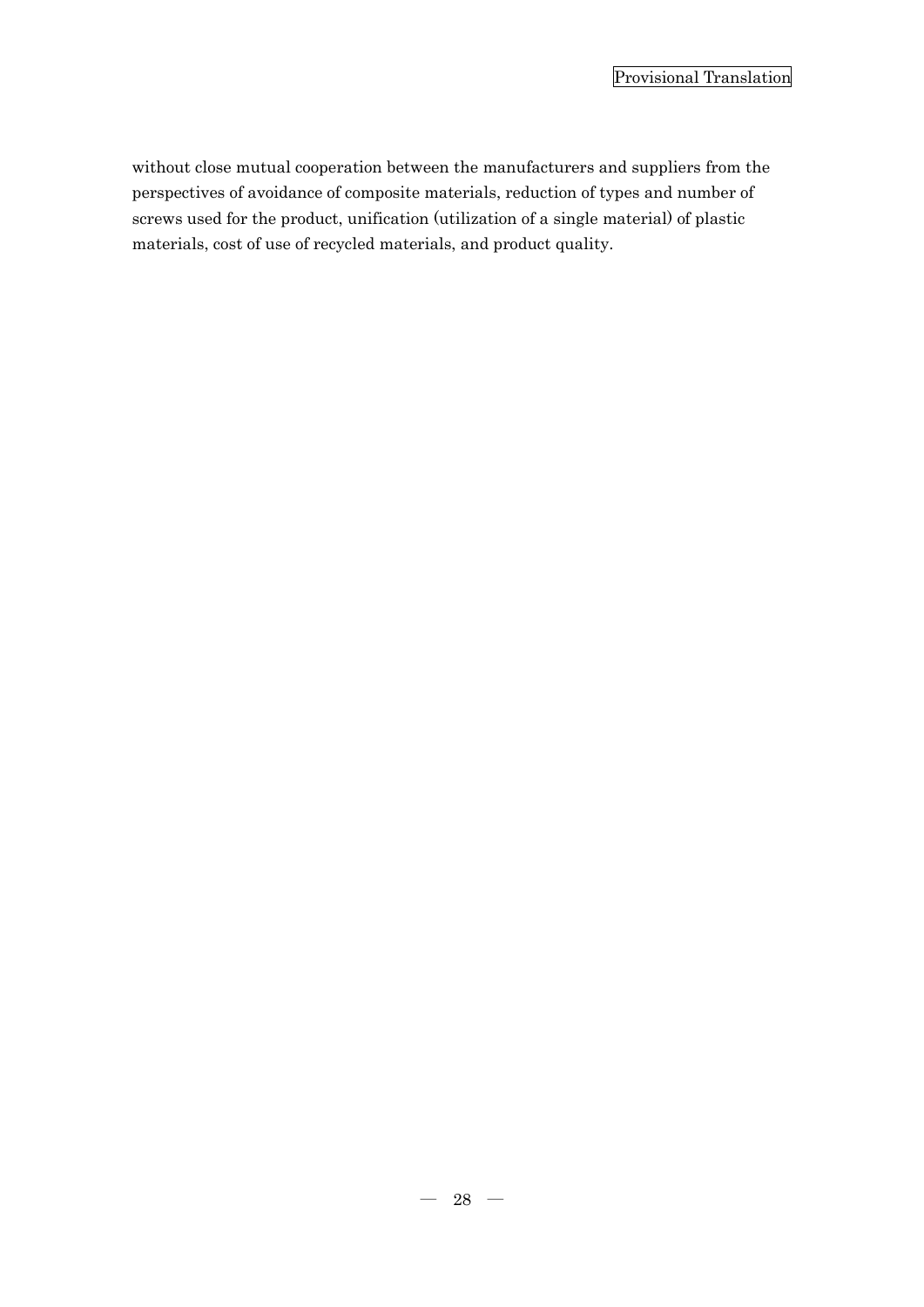# <span id="page-31-0"></span>Appendix-1 Types of Plastic Materials Suitable For Material Recycle

For plastic, the material recycle is literally the approach of recycle, in which plastic is recycled as material; chemical recycle is an approach in which the plastic is decomposed to be used as chemical material or fuel; and thermal recycle is an approach in which plastic is burnt to recover the thermal energy. In product design, a priority shall be given to parts' Reuse and Recycle as raw material. This Appendix lists the plastic materials suitable for material recycle. In order to be suitable for material recycle, plastic materials should preferably have good scores on the following quality assessment criteria.

| N              |                                             |                                                                                                                                                                                                  | Recycled material |                 |                |                 |                 |                |  |
|----------------|---------------------------------------------|--------------------------------------------------------------------------------------------------------------------------------------------------------------------------------------------------|-------------------|-----------------|----------------|-----------------|-----------------|----------------|--|
| $\Omega$       | Assessment items                            | Details of item                                                                                                                                                                                  |                   | PS              | PE             | PC              | <b>ABS</b>      | AS             |  |
| $\mathbf{1}$   | Lifetime                                    | deterioration resistance<br>Lower<br>during<br>operation                                                                                                                                         | $\Box$            | . )             | ∩              | ( )             | ()              | 0              |  |
| $\overline{2}$ | Regulations                                 | and international voluntary<br>Domestic<br>regulations regarding Recycle                                                                                                                         | $\circledcirc$    | $\circledcirc$  | $\circledcirc$ | $\circledcirc$  | $\circledcirc$  | ⊚              |  |
| 3              | Appearance                                  | Excellence in surface gloss after shaping,<br>colorability, ease of second processing<br>(bonding, paint etc.)                                                                                   | Λ                 | ∩               | Δ              | ∩               | $\circledcirc$  |                |  |
| 4              | Ease of shaping                             | Versatility in forming<br>(thin/thick-wall, rib, etc.)                                                                                                                                           | . .               | $\circledcirc$  | ∩              | Λ               | $\circledcirc$  | $\circledcirc$ |  |
| 5              | Versatility                                 | General purpose resin (physical properties<br>that allow for unification of materials)                                                                                                           | 〔 〕               | $\left(\right)$ | $\wedge$       | ∩               | $\left(\right)$ | 0              |  |
| 6              | Ease of<br>assembly/disassembly             | Excellence in performance in<br>hinge mechanism / fitness of snaps                                                                                                                               | $\circledcirc$    | $\wedge$        | ∩              | $\left(\right)$ | $\left(\right)$ | Λ              |  |
| 7              | Ease of recycle                             | Good resistance against cleanser,<br>less degradation after heating, melting,<br>kneading, and shearing, and high<br>compatibility that allows for<br>easy<br>mixed-recycle with other materials | $\circledcirc$    | $\circledcirc$  | $\circledcirc$ | O               |                 |                |  |
| 8              | Ease of<br>volume reduction<br>and crushing | Volume reduction and crushing<br>after<br>collection are easy                                                                                                                                    | ∩                 | ∩               | ∩              | ∩               | О               |                |  |

Table Assessment of recyclability of plastic materials

 $\mathcal{X}$ This table shows the rating of general grade product ( $\odot$ : Good  $\odot$ : Moderate  $\triangle$ : Slightly Poor) Resource: Ryoichi Yamamoto, 1995. Eco-material revolution that saves the Earth: Tokuma Shoten

Plastic materials that are suitable for material recycle cannot be determined by a single fixed approach because they cover a wide-range (e.g. thermoplastic or thermosetting), and the recycle technologies are emerging and associated costs vary with time. The followings are those suitable for material recycle, determined based on the current recycle technology and industry.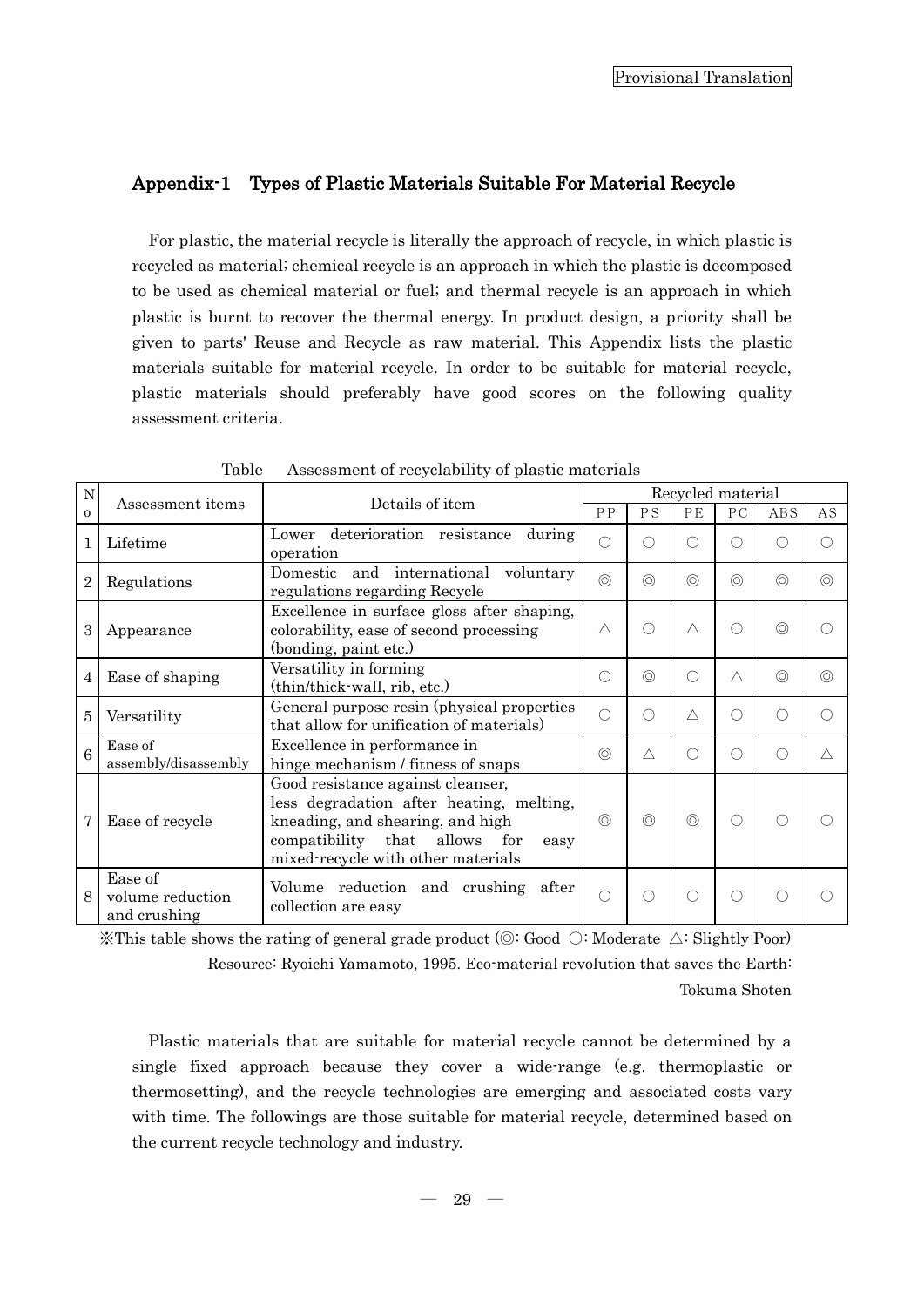| Plastics materials that are   | As thermoplastic and general-purpose resin |  |  |  |
|-------------------------------|--------------------------------------------|--|--|--|
| suitable for material recycle | PP, PS, PE, PC, ABS, AS                    |  |  |  |

т

Г

- Note 1: Products with secondary processing (e.g. paint, plating, insertion, different parts bonded) are not suitable because foreign substances may be mixed.
- Note 2: For composite materials, filler composite materials are relatively suitable for recycle, but resin with glass/metal fiber as filler is not suitable because its physical properties significantly decrease after recycle.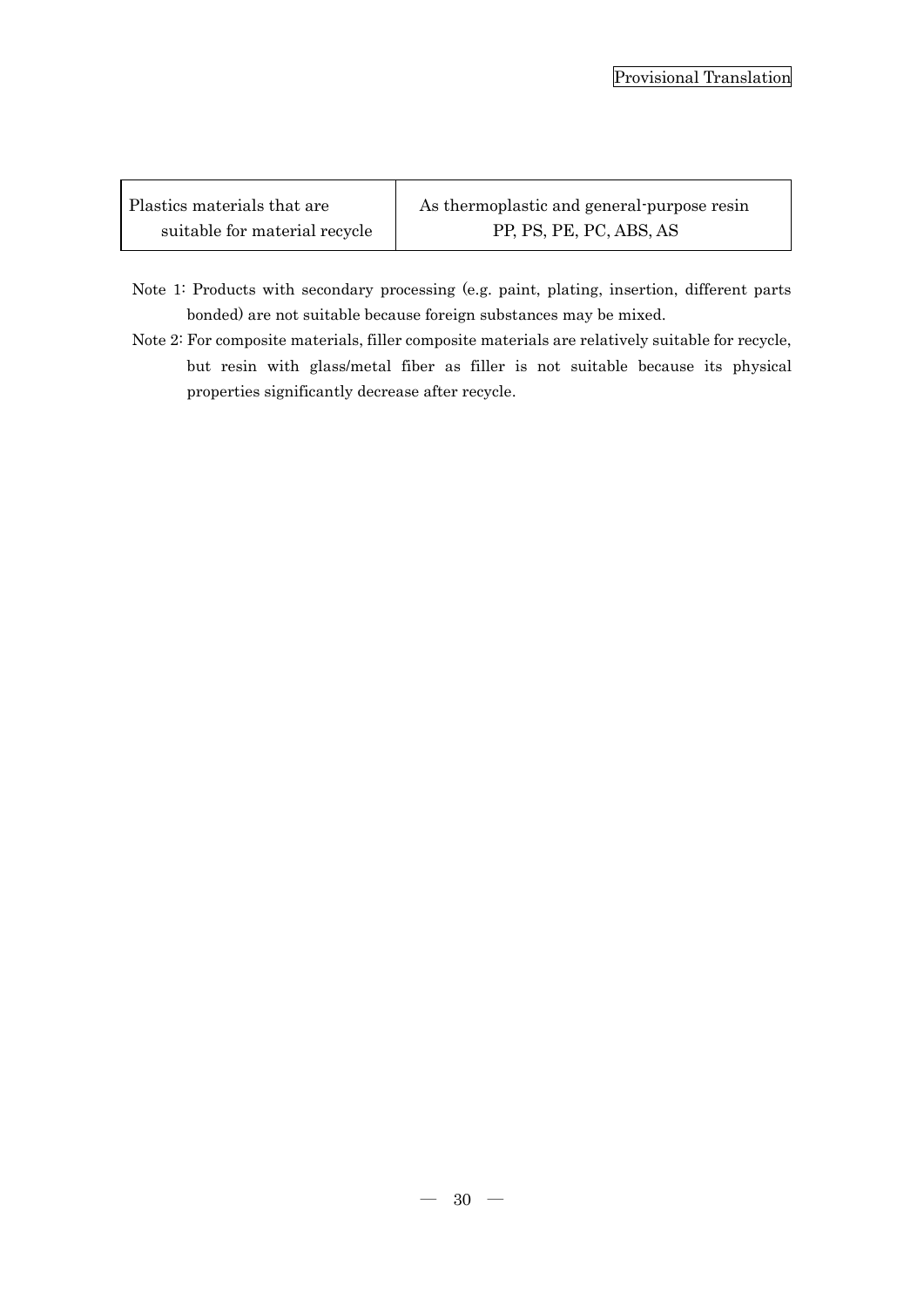# <span id="page-33-0"></span>Appendix-2 Range of Recyclability

# 1. Recyclability

In principal, what is important in the development/design phase is the improvement in recyclability, giving a high priority to Reuse and material recycle.

The recyclability is an index that quantitatively and preliminarily estimates and evaluates in the product development/design phase the weight percentage of parts/materials (per total weight of the product) that will be identified to be recyclable at the time the product become used.

The recyclability is determined by established recycle technologies and the manufacturer's efforts on recycle.

It is recommended to calculate the recyclability using the existing calculation conditions for Resource Recycling Rate that have been set by relevant industry or by each company, or actual recycling rate based on the actual results.

# 2. Calculation method of recyclability

Recyclability is a ratio of the total weight of recyclable materials to the total weight of the product. It is calculated from the following formula.

Recyclability (%) =―――――――――――――――――――― ×100 Total product weight Total weight of recyclable materials

《Descriptions of terms》

○Total weight of recyclable materials: total weight of parts and materials that fall under the following (1) or (2) within one product.

After disassembling a used product:

(1) Objects that are available for material recycle, in which such objects are separated, segregated, crushed, or incinerated and useful objects are recovered as raw materials (excluding Chemical recycle and thermal recycle).

○Total product weight: Total weight of the product for which recyclability is calculated.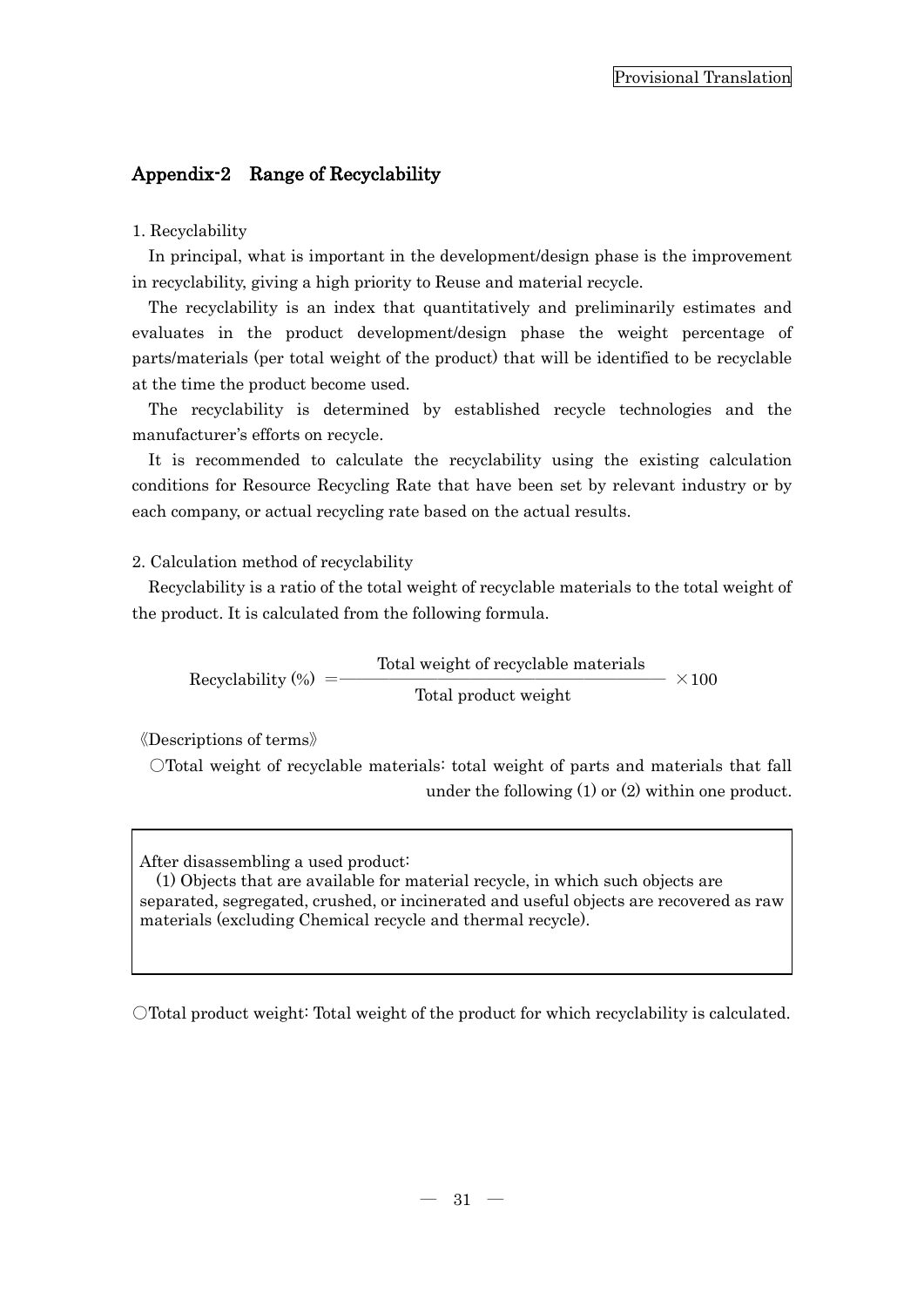# <span id="page-34-0"></span>Appendix-3 Degree of Product Disassembly

There are many product types that differ in the price, the employment of expensive materials/parts, the number of parts, the degree of unitization, and the use of chemical substances with environmental impacts. It is difficult to measure such wide-ranging products with a single assessment approach or a single set of standards. Thus, it is needed to decide the degree to which the product is disassembled by each individual product, clarifying the purpose of disassembly. Purpose of product disassembly include the following two, at least:

- [1] Disassembly from the perspective of proper disposal
- [2] Disassembly from the perspective of Recycle

In [1], removal of parts containing chemical substances with environmental impacts shall be conducted primarily. In addition to the products specified as "products with an obligation to have easy-to-remove design" in the Specified Resources-Recycled Products of the Law for the Promotion of Effective Utilization of Resources (e.g. secondary batteries and fluorescent lamp), parts containing substances that may cause problems during incineration and/or landfill, should also preferably be designed with an easily removable feature. If manufacturers neglect to take such measures, it can lead to increased cost because such products are obliged to be transferred to controlled or strictly-controlled landfill sites, or such products may be refused to be accepted by disposal businesses.

In [2], the disassembly of the products should be implemented in accordance with the intended Recycle strategy for their parts/materials. Products that were eco-designed (e.g. plastic materials have identification symbols, product disassembly can be easily implemented, parts are unitized, and etc.) can be disassembled with enhanced recyclability.

Cost efficiency is also important in continuous implementation. Although the balance between disassembly cost and profit on the sale of disassembled parts is difficult to predict because it significantly varies according to the trends in the second-hand market, the economic performance including manpower cost shall be considered as far as possible.

The following is an example of disassembly standards taking into account the above. As mentioned at the beginning of these Guidelines, the product design shall be determined taking into account various requirements of each product.

【Example of disassembly standards】

(a) Remove parts containing chemical substances with environmental impacts (e.g.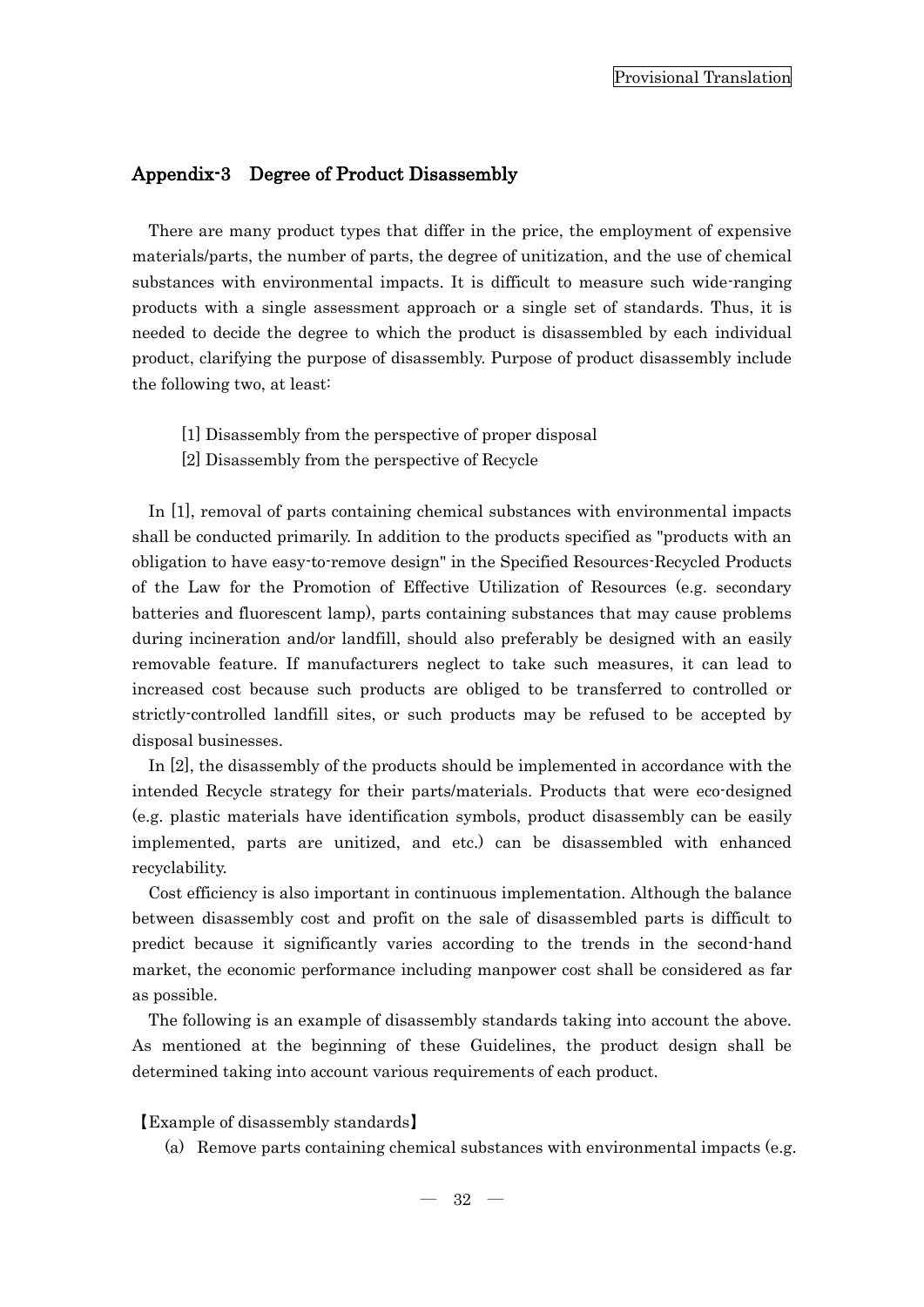batteries, and lead-containing parts)

- (b) Remove large-sized parts for recycle or size and weight reduction through incineration (e.g. exterior materials etc.)
- (c) Remove unitized parts (e.g. LCD, and etc.)
- (d) Remove expensive parts (electronic substrate, cables, and etc.)
- (e) Remove parts that are made from materials clearly suitable for material recycle
- (f) Disassemble the entire product to the part/material level excluding parts difficult to disassemble (bonded parts, etc.)